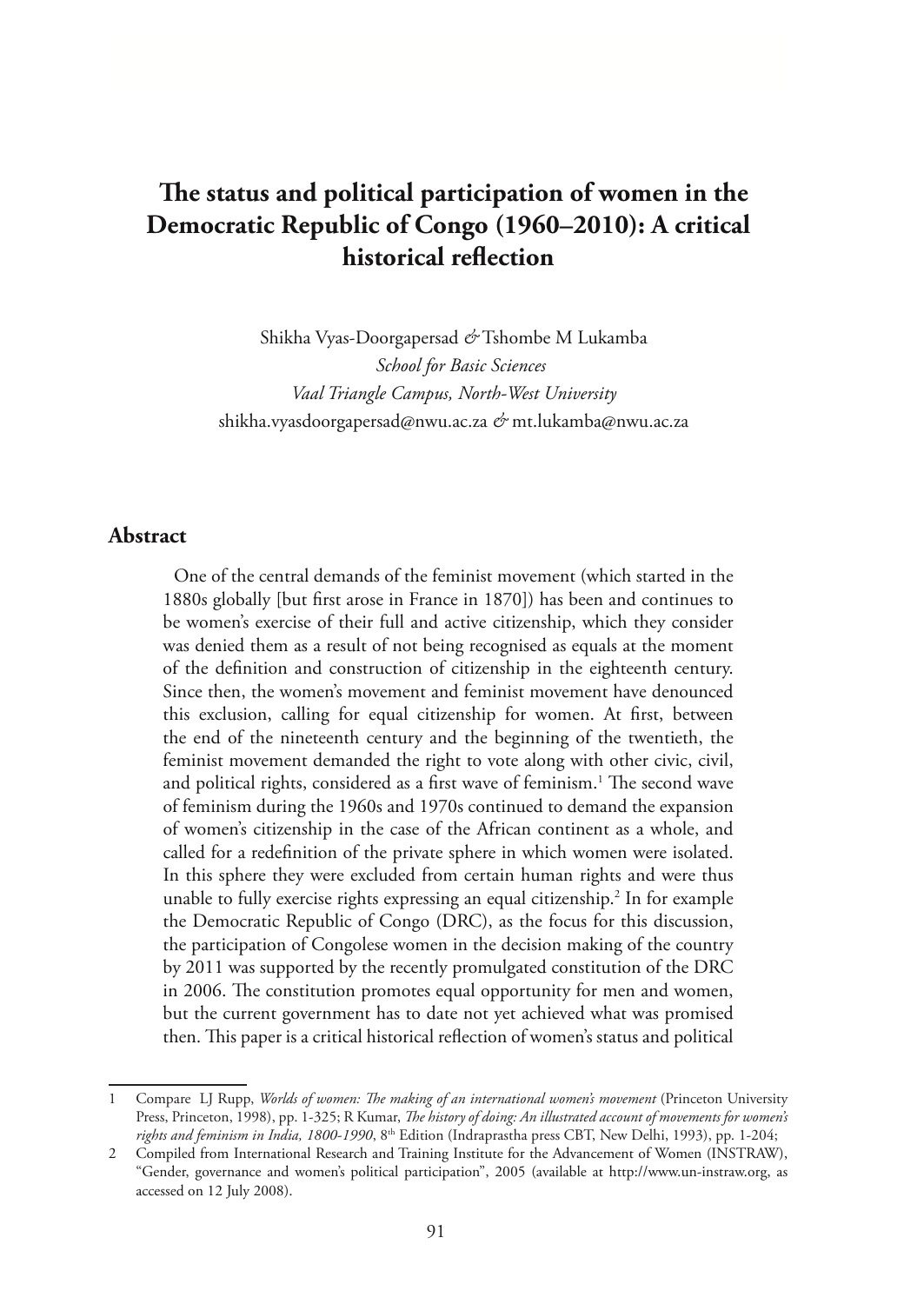participation in the DRC. It also argues that the DRC government should encourage women to become actively involved in political parties so that they are eventually able to achieve the highest office in the country in order to serve justice to human rights. Furthermore, the government should take the initiative to introduce a quota system for women in the different state structures. The paper also calls upon political parties of the DRC to encourage the participation of women in party politics.

**Keywords:** Democratic Republic of Congo; Gender studies; Women's political participation; Women's rights; Gender equality.

## **Introduction**

According to the International Research and Training Institute for the Advancement of Women (INSTRAW), it is the right of women: $^3$ 

…to participate in power and decision making was one of the feminist movement's first demands for women at the individual level ... a woman has the right to mount the scaffold; she must equally have the right to mount the rostrum, provided that her demonstrations do not disturb the legally established public order.

Two centuries later, women's right to participate in the processes and instances of social, political and economic decision making at all levels and in different sectors, has been firmly established in diverse international instruments. These instruments include the Universal Declaration of the Human Rights (1948); the Convention on the Political Rights of Women (1952); the Civil and Political Rights International Act (1966); and the Convention for the Elimination of All Forms of Discrimination against Women (1979).<sup>4</sup>

Realising that this was a pressing international issue, the United Nations (UN) organised the World Conference of the International Women's Year in Mexico City from 19 June to 2 July 1975 to raise awareness on women rights. This was followed by a Second UN conference on the Decade for Women:

<sup>3</sup> INSTRAW, "Gender, governance and women's political participation", 2005 (available at http://www.uninstraw.org, as accessed on 12 July 2008).

<sup>4</sup> INSTRAW, "Gender, governance and women's political participation", 2005 (available at http://www.uninstraw.org, as accessed on 12 July 2008); S Vyas-Doorgapersad, "Women participation in the local political decision-making: A specific reference to South Africa", *Journal of Local Government Management*, 2, 2008, pp. 314–338. For detail on international instruments on women rights, see http://www.un.org/womenwatch/ directory/instruments\_treaties\_1003.htm. For more on regional treaties in Africa, and the status of women in decision-making settings in the DRC, consult http://www.unesco.org/new/fileadmin/MULTIMEDIA/HQ/ SHS/pdf/concept\_paper\_greatlakesregion.pdf.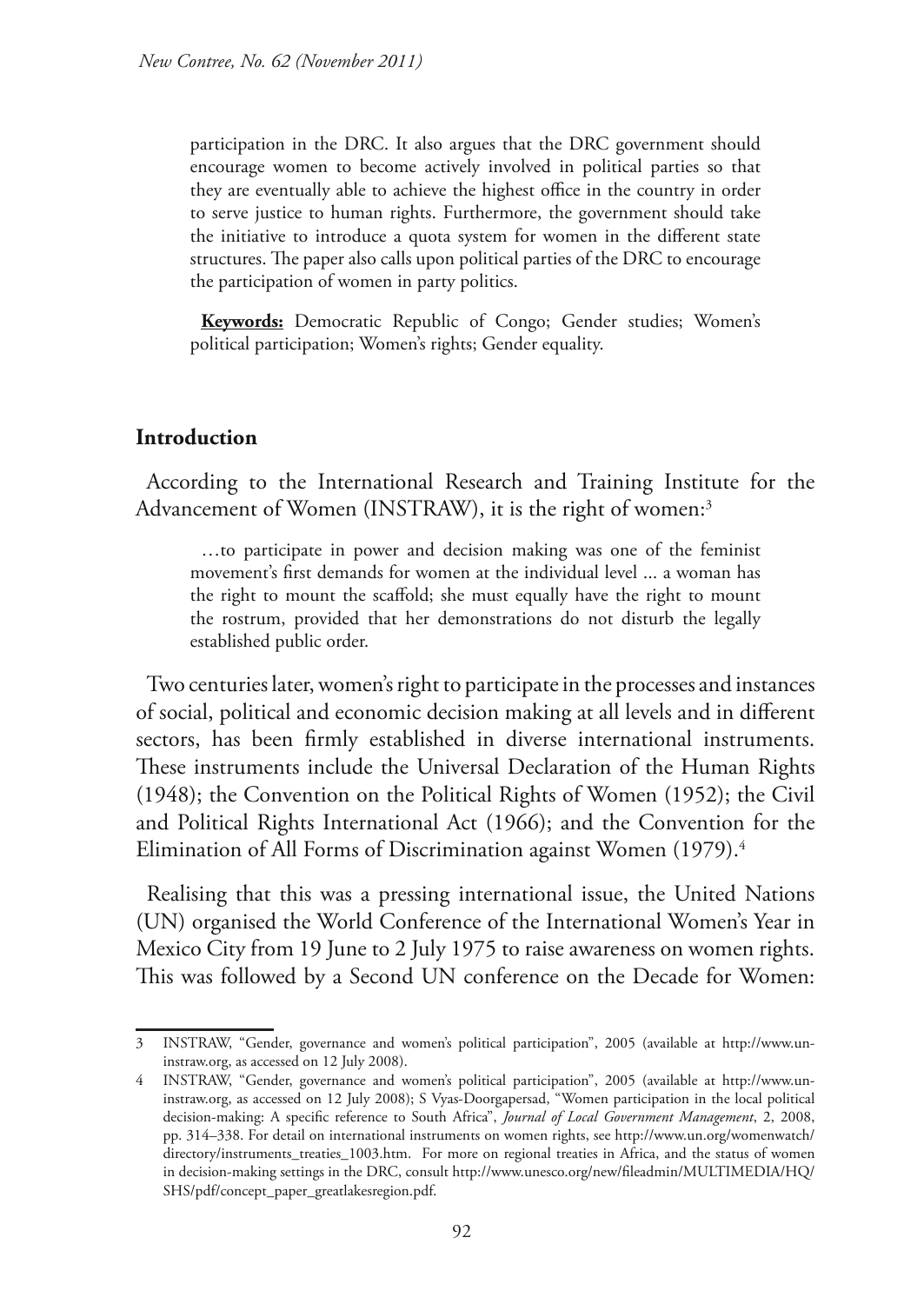Equality, Development and Peace, held at Copenhagen from 14 to 30 July 1980. The UN's Third World Conference on the Decade for Women was held in Nairobi from 15 to 26 July 1985 to review and appraise the achievements of the initiative thus far.<sup>5</sup> In 1995, these conferences culminated in the Beijing Platform for Action (PfA) that identified:<sup>6</sup>

 … women's full participation in the exercise of power as one of its critical areas of concern, recognising that this must be incorporated at all levels of decision making as a necessary requisite for the attainment of the goals of equality, development and peace. Since then, different resolutions, campaigns and declarations have come to reinforce and/or complement the Beijing PfA, turning women's participation in power and decision-making processes into a high-priority issue on the agenda of women and development at the local, national, regional and international levels.

In its Resolution 1325 (2000) on women, peace and security, the UN Security Council underscored the important role of women in the prevention and resolution of conflict and the peace-building process. It also stressed the importance of women's equal participation and full involvement in all efforts for the maintenance and promotion of peace and security, and the need to increase their role in decision making.7 In this regard, the Millennium Declaration of September 2000 reaffirmed the centrality of women's participation in development and declared, for the first time in the UN's discussions on women's rights, the urgent need to promote gender equality and the achievement of women's empowerment as the most effective way to fight poverty, hunger and disease and truly stimulate sustainable development.8

Governments worldwide are taking measures and developing instruments to empower women and ensure their right to participate in decision making. The Southern African Development Community (SADC),9 also committed to the spirit of global and African declarations on women's participation in grass

<sup>5</sup> For additional information on the progress measure to improve the status of women, see http://www. globalissues. org/article/166/womens-rights.

<sup>6</sup> INSTRAW, "Gender, governance and women's political participation", 2005 (available at http://www.uninstraw.org, as accessed on 12 July 2008); S Vyas-Doorgapersad, "Women participation in the local political decision-making: ...", *Journal of Local Government Management*, 2, 2008, pp. 314–338.

<sup>7</sup> United Nations, Economic and Social Council, "Equal participation of women and men in decision-making processes at all levels", 2006 (available at http://www.un.org, as accessed on 18 July 2008); S Vyas-Doorgapersad, "Women participation in the local political decision-making: ...", *Journal of Local Government Management*, 2, 2008, pp. 314–338.

<sup>8</sup> INSTRAW, "Gender, governance and women's political participation" (available at http://www.un-instraw.org, as accessed on 12 July 2008); S Vyas-Doorgapersad, "Women participation in the local political decisionmaking: ...", *Journal of Local Government Management,* 2, 2008, pp. 314–338.

<sup>9</sup> The SADC country members are: Angola, Democratic Republic of Congo, Botswana, Lesotho, Malawi, Namibia, Seychelles, Mozambique, Mauritius, Swaziland, Zimbabwe, South Africa, Zambia and Tanzania.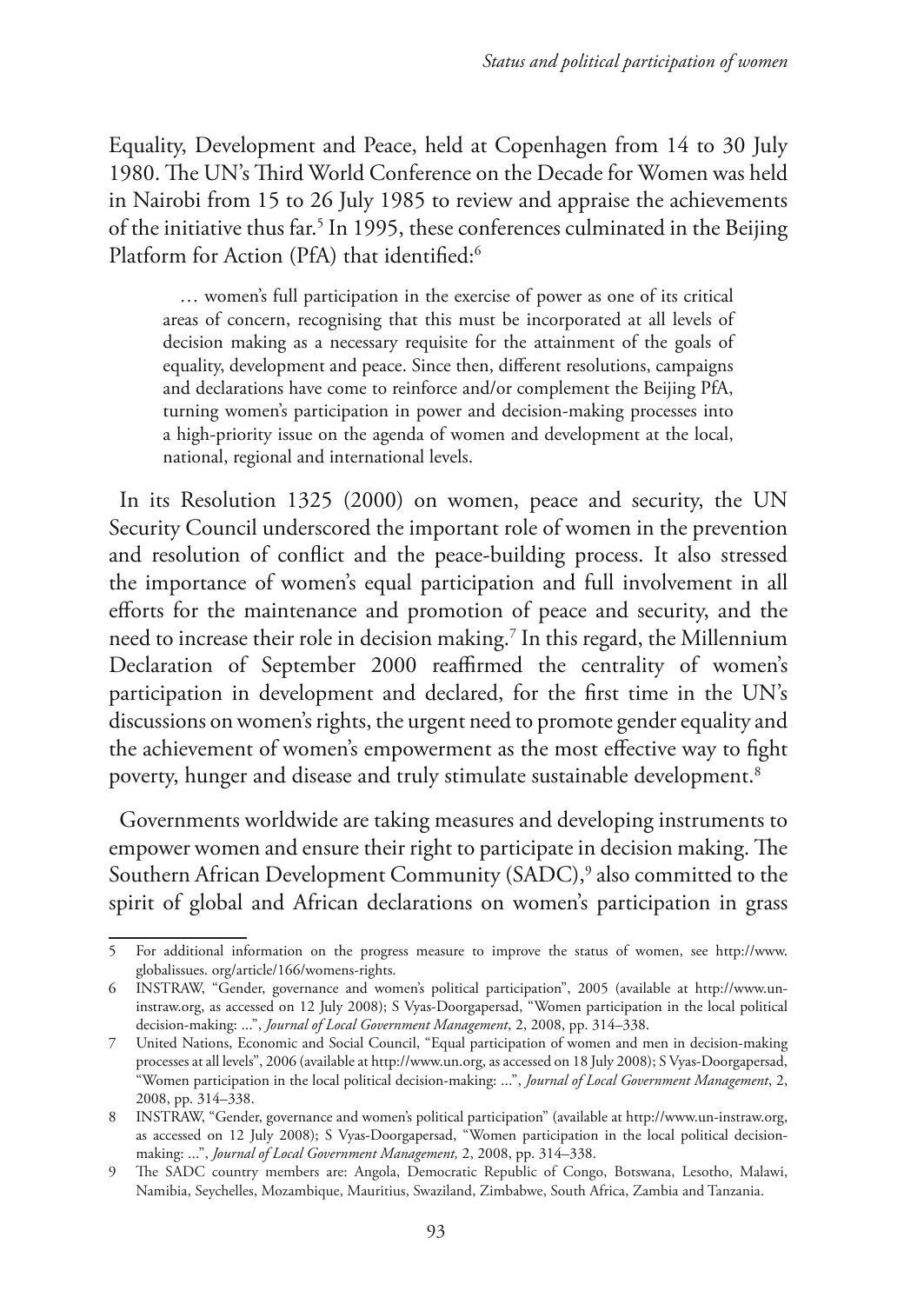roots politics. So, for example, the Southern African Regional Symposium on Women in Local Government was held in Johannesburg, South Africa, in 1996, to review women's participation in local government in the SADC region. In 1997, SADC heads of state committed themselves to at least 30 pecent representation of women in all areas of decision making as part of the SADC Declaration on Gender and Development signed in Malawi.<sup>10</sup>

This paper explores the journey of women's participation in political decision making in the DRC as a case study, showing that this was no easy road; it involved years of political struggle. Indeed, even in current times (2011) the participation of Congolese women in political management is still decidedly unequal. The existing DRC constitution, promulgated in 2006, declared in article 12 that there should be equal rights in every sphere for men and women and that this equality should be respected in all DRC institutions and structures. However, in practice, DRC institutions do not appear to reflect the stipulations of the 2006 constitution. On 30 June 2010, the DRC celebrated 50 years of independence from colonial rule. Though this historical event has allowed for a transformation of the political face of the DRC, the status and rights of women in the country and particularly in the higher ranks of its political structures, is still a matter of fierce debate. This article presents a critical discussion on the past and present political status and political participation of women in the DRC.

# **Women's participation in decision making structures: A historical glance at Africa**

Historically (refer Appendix), changes in society's economic and social organisations have contributed enormously to the evolution of the roles played by men and women on the African continent. Prior to the "scramble for Africa" that began in the latter decades of the nineteenth century, and the era of colonial rule thereafter,<sup>11</sup> members of the extended family provided

<sup>10</sup> S Vyas-Doorgapersad, "Women participation in the local political decision-making: ...", *Journal of Local Government Management*, 2, 2008, pp. 314–338.

<sup>11</sup> For a detailed history on the rise and fall of colonialism in Africa, see for example LH Gann and P Duignan (Eds.), *Colonialism in Africa: The history and politics of colonialism, 1870–1960* (Cambridge, Cambridge University Press, 1982); R Hallet, *Africa since 1875* (London, Heinemann, 1975); SC Easton, *The rise and fall of Western colonialism* (London, Pall Mall, 1964); On colonial rule in the Congo, G Brausch, *Belgian administration in the Congo* (London, Oxford University Press, 1961).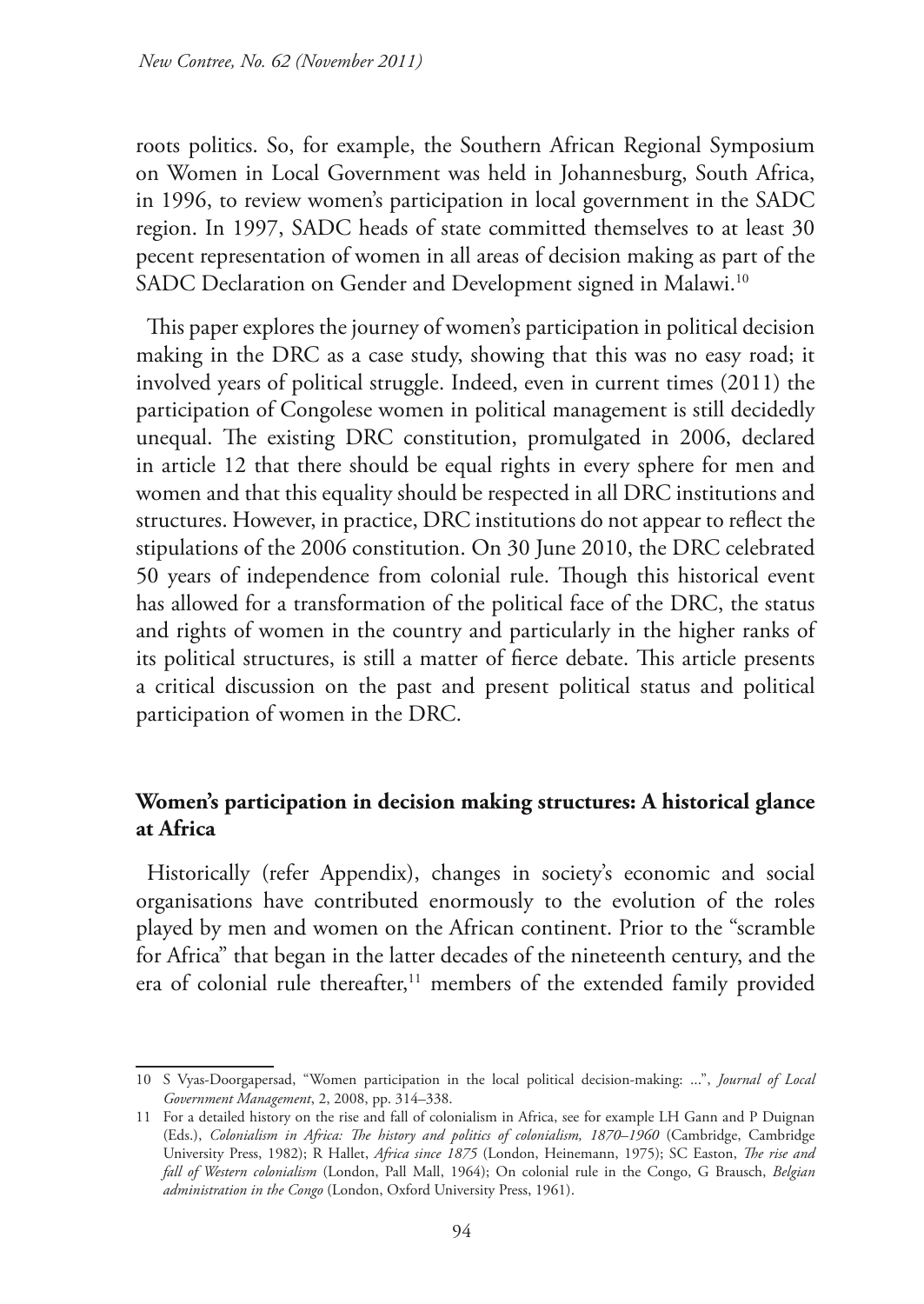economic and social support through mutual responsibility.12 Women were responsible for subsistence agriculture to produce food, while men did the hunting and rearing of cattle and other domestic animals. Through marriage, new households were formed, normally headed by the husband, who managed new units of production and reproduction.13 Under this arrangement, the care and guardianship of the woman was transferred from her father and brothers to the custody of her husband and his male relatives, who now cared for the wellbeing of the wife, who had few, if any rights beyond the confines of the family unit.14 The people of the DRC in general and the generic family unit in particular:<sup>15</sup>

> …began witnessing changes with the arrival of missionaries in the middle of the nineteenth century. All these historical events, enforcing societal shifts, brought in new norms and values which led to changes in gender relations, and the division of labour.

Schapera has observed that before the era of Christianity (pre-42 BC), men dominated the intellectual world and women had no legal status but were at the mercy of their male relatives or husbands.<sup>16</sup> Therefore, a women's destiny was marriage and motherhood. As Guy put it, women in Africa were "precious objects of exchange and control".17

Intense activism by women's movements on the continent, most notably the Solidarity for African Women's Rights Coalition (SOAWR)1 led to the introduction of an addendum to the African Charter on Human and People's Rights, known as the Protocol on the Rights of Women in Africa, as adopted by the African Union (AU) in July 2003. In 2004, following the Beijing PfA and additional evaluations, heads of members states of the AU, pressurised by

<sup>12</sup> FThM van Driel, "Poor and powerful: Female-headed households and unmarried motherhood in Botswana", *Verlifier Entwicklungspolitik* (*Studies in Development and Cultural Change)*, 16, 1994, PT Tanga, "The women are coming: Women's participation in Lesotho local governance", *Advancing Women in Leadership Online Journal*, 28, 2008, p. 6.

<sup>13</sup> PT Tanga, "Female-headed households in Cameroon: Etiology, problems and prospects", Unpublished chapter*,* 2006 (available at http://www.advancingwomen.com, as assessed on 17 August 2010).

<sup>14</sup> FThM van Driel, "Poor and powerful: Female-headed households and unmarried motherhood in Botswana", *Verlifier Entwicklungspolitik*, 16, 1994; PT Tanga, "The women are coming: Women's participation in Lesotho local governance", *Advancing Women in Leadership Online Journal*, 28, 2008.

<sup>15</sup> PT Tanga, "The women are coming: Women's participation in Lesotho local governance", *Advancing Women in Leadership Online Journal*, 28, 2008, p. 6.

<sup>16</sup> I Schapera, *The Tswana* (London, International African Institute, 1984); PT Tanga, "The women are coming: Women's participation in Lesotho local governance", *Advancing Women in Leadership Online Journal*, 28, 2008, p. 6.

<sup>17</sup> J Guy, "Gender oppression in Southern Africa's pre-capitalist societies", C Walker (ed.), *Women and gender in Southern Africa* (London, James Currey, 1990), pp. 33–48; PT Tanga, "The women are coming: Women's participation in Lesotho local governance", *Advancing Women in Leadership Online Journal*, 28, 2008, p. 6.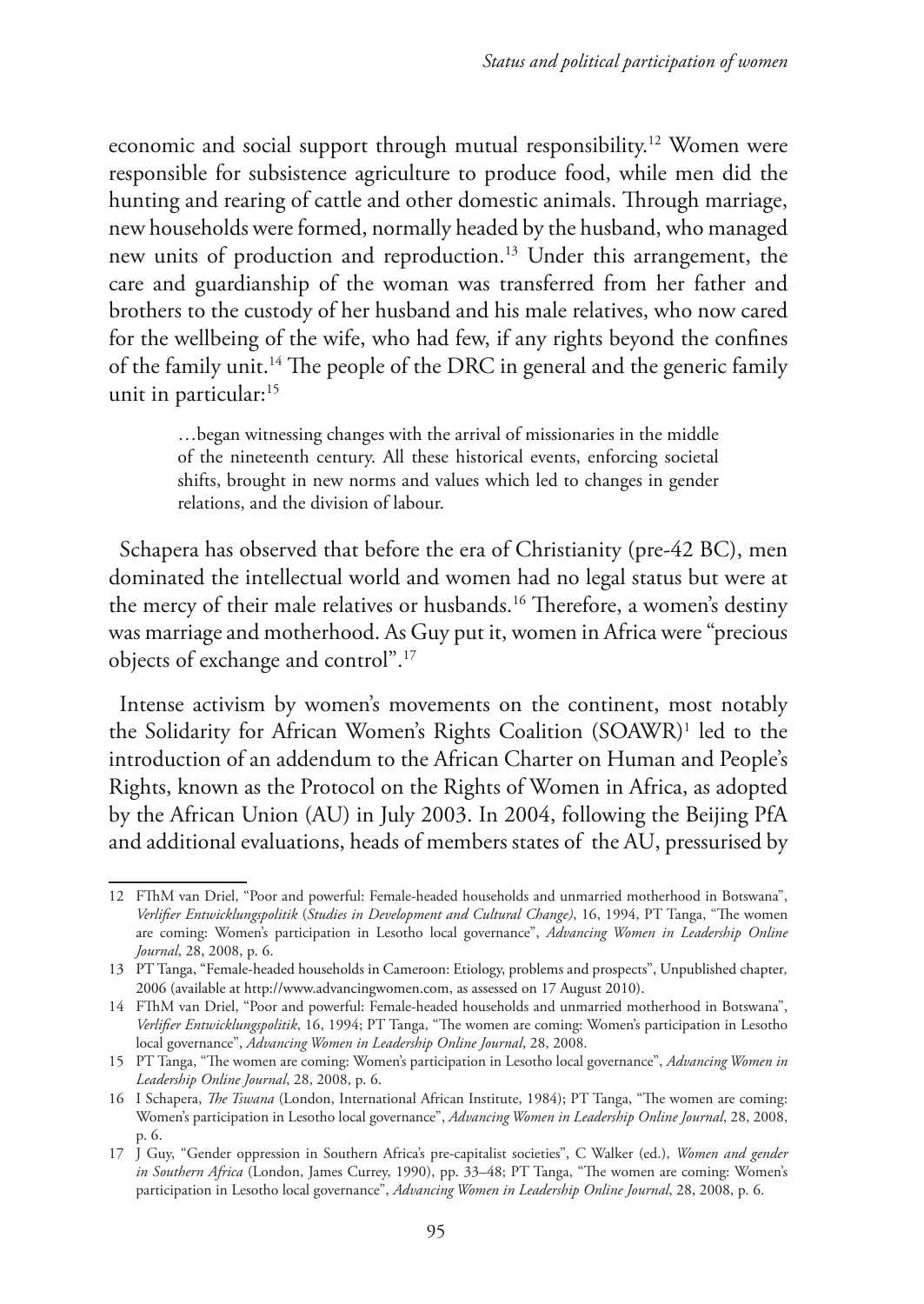their own women's machinery and organisations, produced a Declaration on Gender Equality in Africa at the Third Ordinary Session of the UN Assembly held in Addis Ababa, Ethiopia, at which they undertook to sign and ratify the protocol by the end of 2004.18

Furthermore, Goal 3 (to promote gender equality and empowerment of women) of the Millennium Development Goals (MDGs),<sup>19</sup> was structured to improve challenges regarding women's participation. In this regard Dejene remarks:20

Paragraph 58 of the World Summit Outcome Document of 2005 articulates the resolution of the world leaders to eliminate pervasive gender discriminations in primary and secondary education; property and housing rights; access to reproductive health; access to the labour market; sustainable employment and labour protection; and representation in government decision-making bodies, as well as elimination of all forms of violence against women and girl child.

In general, despite significant progress on the African continent Africa lags behind in meeting the 2015 MDG targets.<sup>21</sup> The number of people living in extreme poverty (on one US\$ per day or less) in sub-Saharan Africa (SSA), increased from 217 million in 1990 to 290 million in 2000, of whom the majority are women.<sup>22</sup> The reasons for this are complex, but are due in large measure to the fact that women are restricted to certain labour; they have to care for their children and the household and are thus also restricted as far as education is concerned.

Several countries in the continent are unlikely to meet the target of closing gender gaps in primary and secondary education by 2015. Furthermore, only seven countries in Africa are likely to achieve the MDG3 target to eliminate

<sup>18</sup> S Hassim and S Meintjes, *Expert group meeting on democratic governance in Africa: Strategies for greater participation of women* (New York, Office of the Special Adviser on Africa, UN, 2005), p. 9. This was a coalition of 36 civil society organisations, established by the AU Protocol, 2003. The SOAWR covers organisations throughout the continent, implementing the Protocol to the African Charter on the Rights of Women in Africa.

<sup>19</sup> At the UN Millennium Summit in September 2000, the Millennium Development Goals (MDGs) were adopted by 189 nations. Eight MDGs, with 21 quantifiable targets to be measured by 60 indicators, were set to achieve by 2015, including promoting gender equality and empower women; reduce child mortality; improve maternal health. See United Nations Development Programme (UNDP), 'Millennium Development Goals', http://www.undp.org/mdg/basics.shtml.

<sup>20</sup> Y Dejene, "Promoting women's economic empowerment in Africa", 2010 (available on http://www.uneca.org, as accessed on 8 November 2010).

<sup>21</sup> For insight on the achievement of MDGs in Africa, refer to African Union, "Review of progress towards the Millennium Development Goals in Africa", at http://www.sarpn.org.za; United Nations Economic and Social Council, "Achieving the Millennium Development Goals (MDGs) in Africa: An issue paper", http://www. sarpn.org.za.

<sup>22</sup> Y Dejene, "Promoting women's economic empowerment in Africa", 2010 (available on http://www.uneca.org, as accessed on 8 November 2010).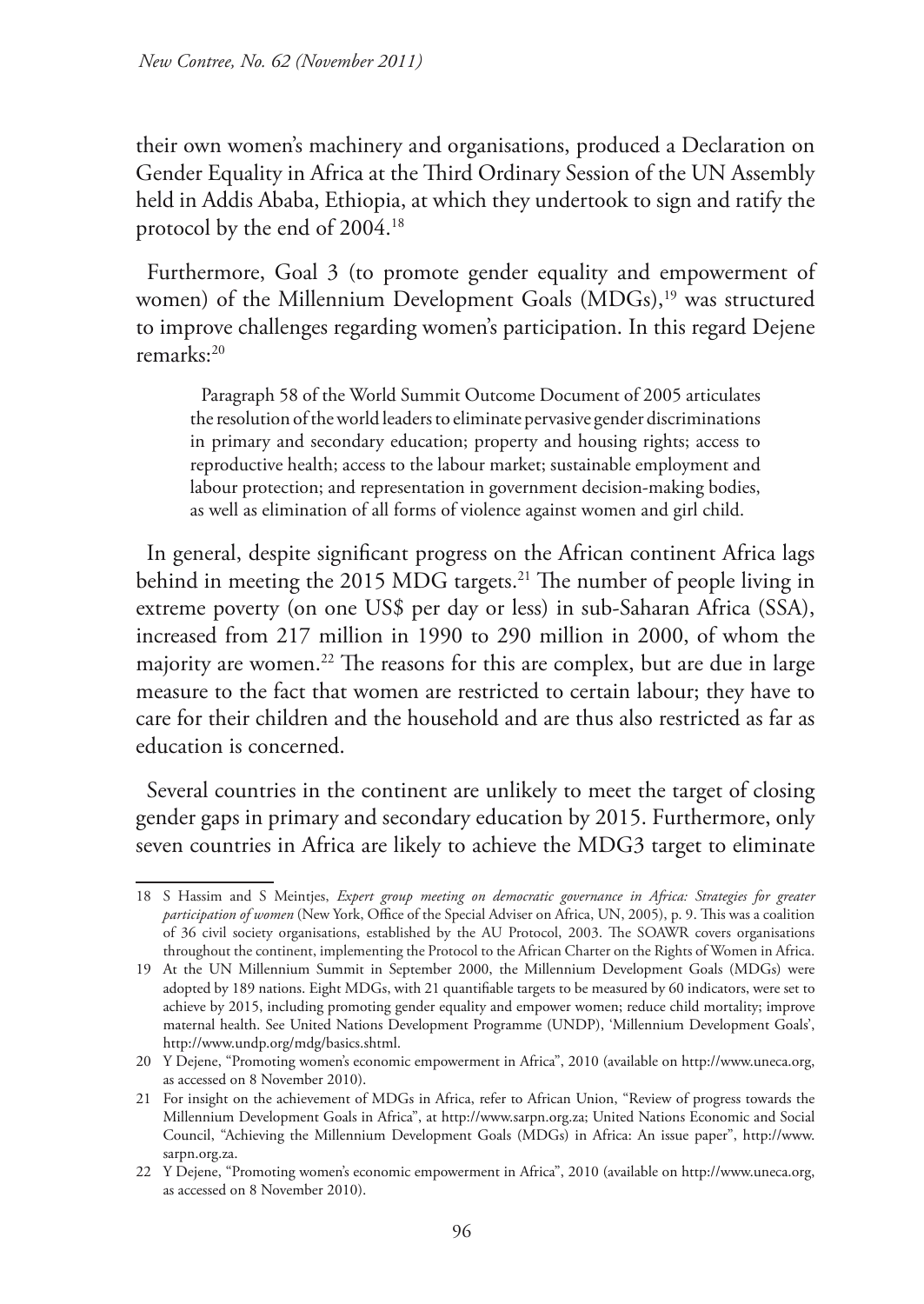gender disparity in primary and secondary education by no later than 2015. In particular, closing the gender gap in secondary education has been a major challenge in sub-Saharan Africa, which has the lowest female secondary enrolment of 29.75%.<sup>23</sup> The projection for 2015 indicates that twelve of the 27 countries with below 0.9 gender parity ratios in secondary level will be in the sub-Saharan African region. It is well known that the prevalence of armed conflict in SSA in the quest for liberation from colonial oppression or involvement in civil war, has had a negative effect on economic and social development of this region. In 1990, UNESCO reported that six countries (Angola, Burundi, Democratic Republic of Congo, Liberia, Sierra Leone, and Somalia) of the 17 SSA countries in which the enrolment for women's education has declined, were affected negatively by ongoing armed conflict.

Despite human rights movements, feminist movements and MDG campaigns in Africa, the data on women's empowerment and participation in decision making as active citizens show, as communicated by Dejene: <sup>24</sup>

…gender discrepancies in access to resources of education and power sharing: 0–0.9% in 32 countries; 10–20% in 10 countries; 20–30% in 4 countries; Seychelles 27%; South Africa 25%;[25] Mozambique 25%; and Eritrea 21%. The same scenario is repeated with the representation of women in government, whereby 36 countries have less than 10% women. In 11 countries there are between 10 and 20% women: Mali 10; Namibia 10; Niger 10; Ghana 11; Burkina Faso 11; Cape Verde 13; Uganda 13; Benin 15; Guinea 15; and Tanzania 16%.

It is noticeable that the DRC is not listed in any of the recent global and African databases on gender equality due to the virtual lack of women participation in decision-making processes.26

<sup>23</sup> For information on the achievement of MDGs in African continent, see African Union, "Review of progress towards the Millennium Development Goals in Africa", at http://www.sarpn.org.za.

<sup>24</sup> Y Dejene, "Promoting women's economic empowerment in Africa", 2010 (available on http://www.uneca.org, as accessed on 8 November 2010). See also UNECA, "Status of women in Africa", 2008 (available on http:// www.uneca.org, as assessed on 10 July 2010).

<sup>25</sup> On MDGs in South Africa, see the website: www.indexmundi.com/south\_africa/millennium-developmentgoals.html.

<sup>26</sup> On this see Africa Progress Panel, "Africa development: Promises and prospects", available at http://www. africaprogresspanel.org which explores the fact that the DRC is not listed amongst the countries able to achieve the MDGs by 2015. The report also indicates the challenges hindering the implementation of MDGs in the DRC. This is an area that requires further research.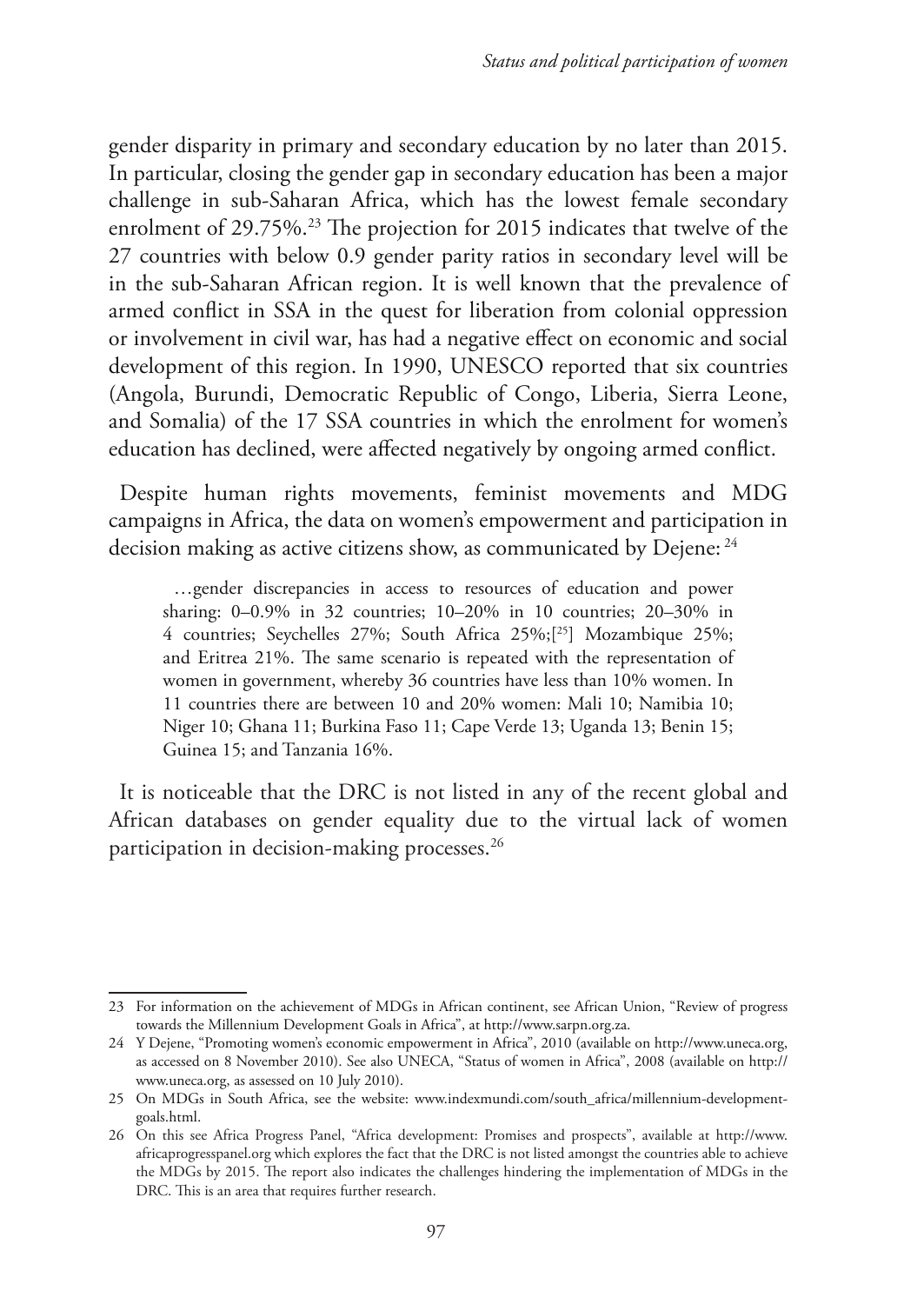#### **Defining the status of women in the history of the DRC**

Neo-liberal dictates and structural adjustment policies have denuded African states and attempted to limit their role to enabling the building and functioning of markets. These policies have retarded development, exacerbated gender inequities, and deepened Africa's entanglement in exploitative imperialist economic relations. Therefore there is a pressing need to re-establish a proactive developmental role for the state in African conflictridden countries, including the DRC.<sup>27</sup>

The political history of the DRC began in the late nineteenth century when the King of Belgium (Leopold II) won international recognition for the Congo Free State.<sup>28</sup> In the eighteenth century, King Leopold II virtually made the Congo his personal kingdom. All developmental projects had to be supported by the King's personal funds and private companies in Belgium. Between 1890 and 1895, Leopold II made an appeal to the Belgian government for financial assistance for the development of what was then known as the Congo Free State. His appeal was only granted in 1901 when the government provided him with a free loan – but on the understanding that the Belgian government had the right to annex the territory.<sup>29</sup>

The right to annex the territory became reality in 1909 when the Belgian government took over the administration of Congo Free State, ending Leopold's vicious system of forced labour. However, the Congo was still regarded almost exclusively as a field of European investment, and very little was done to give the indigenous Congolese people a significant role in the country's government or economy during the colonial era.<sup>30</sup> Prior to 1960 the Congolese had no participation at all in any political decision making. Therefore one could hardly expect that the status of women would have made strides in these years. Congolese men, too, were hamstrung by the colonial experience and stepping up to fill leadership positions, in the DRC was severely curtailed. Most decisions on the DRC were taken in Belgium without

<sup>27</sup> M Samson, "Developmental local government in post-apartheid South Africa? A feminist rethinking of the state and development in the context of neo-liberalism", 2008 (available at http://www.codesria.org, as accessed on 19 July 2008).

<sup>28</sup> There is no significant political history recorded on the DRC before 1890, hence the status of women in political decision-making is not explored within this particular content and context.

<sup>29</sup> B Gascoigne, "Congo Free State: AD 1885–1908", 2011 (available at http://www.hsitoryworld.net, as accessed on 15 February 2011).

<sup>30</sup> G Brausch, *Belgian administration in the Congo* (London, Oxford University Press, 1961); and Columbia Electronic Encyclopedia, "Democratic Republic of Congo: History" (Columbia, Columbia University Press, 2007), pp. 1–6.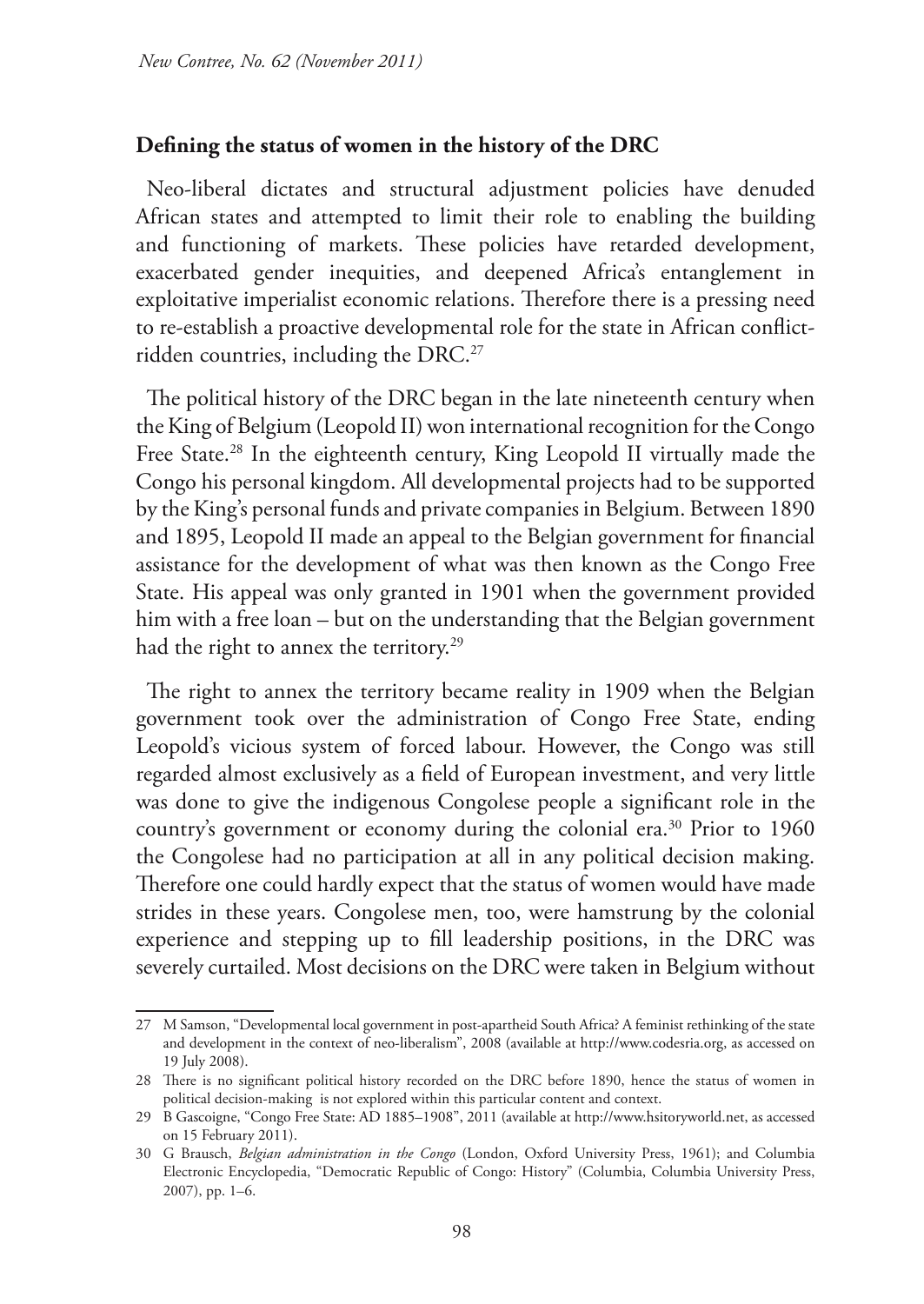any consultation with the local people in the DRC.

The historical setting of political governance in the Congo shows that at the time of independence the participation of women in public decision making was non-existent. Women only became involved in politics in 1964 after the end of the civil war. $31$  This was due to the raised political awareness of collective participation by both men and women in the development of the DRC. Two years after the *coup d'etat* under Mobutu Seseseko in 1965, women were allowed to participate in the 1967 election.<sup>32</sup> Mobutu Seseseko, by this time the president, then appointed Sophie Kanza as the first Congolese woman in a ministerial position. This was a groundbreaking move; Congolese politicians had never before had a senior female colleague. Another high profile appointment, on the level of premier of the province, was held by Catherine Nzunzi waMbombo. She was premier of the Kinshasa province and later became the premier of the Bas Congo province. She subsequently held various ministerial portfolios during the administrations of Mobutu and Laurent Desire Kabila. The number of women who were members of parliament was meanwhile also increasing. However, the emancipation of women in senior levels of government did not change gender inequality at grassroots level. Nothing was written into the constitution at the time as regards assuring that women's rights were raised to the level enjoyed by men. Women were still lagging behind in terms of political participation and public decision making.

By the early 1980s, limited legislative improvements were being introduced in the area of gender equality in the DRC. Most notable of these was the *code de la famille* (family code) in terms of which a married woman was not (as was previously the case) obliged to ask the permission of her husband to work or to undertake other provisional activities. The *code de la famille* is still under review, and there are no other cultural/traditional codes in place in the DRC that advance the status of women. Although when it was introduced this document received some support, Congolese politicians who were part of the political system (well known to be a dictatorial regime) were unwilling to accept gender expansion in the political arena.<sup>33</sup> According to Mosao, in

<sup>31</sup> United Nations, Department of Economic and Social Affairs, "Introduction: How do you assess the current level of women's participation in decision-making in Africa?" 1999 (available at http://www.esaconf.un.org, as accessed on 8 March 2010).

<sup>32</sup> A Karam and J Lovenduski, "Women in parliament: Beyond numbers", 2008 (available at http://archive.idea. int/women/parliament/index.htm, as accessed on 28 February 2008).

<sup>33</sup> DRC, 'Code de la Famille", *Journal Officiel de la Republique Democratic du Congo*, Special 44th anniversary issue, 2003.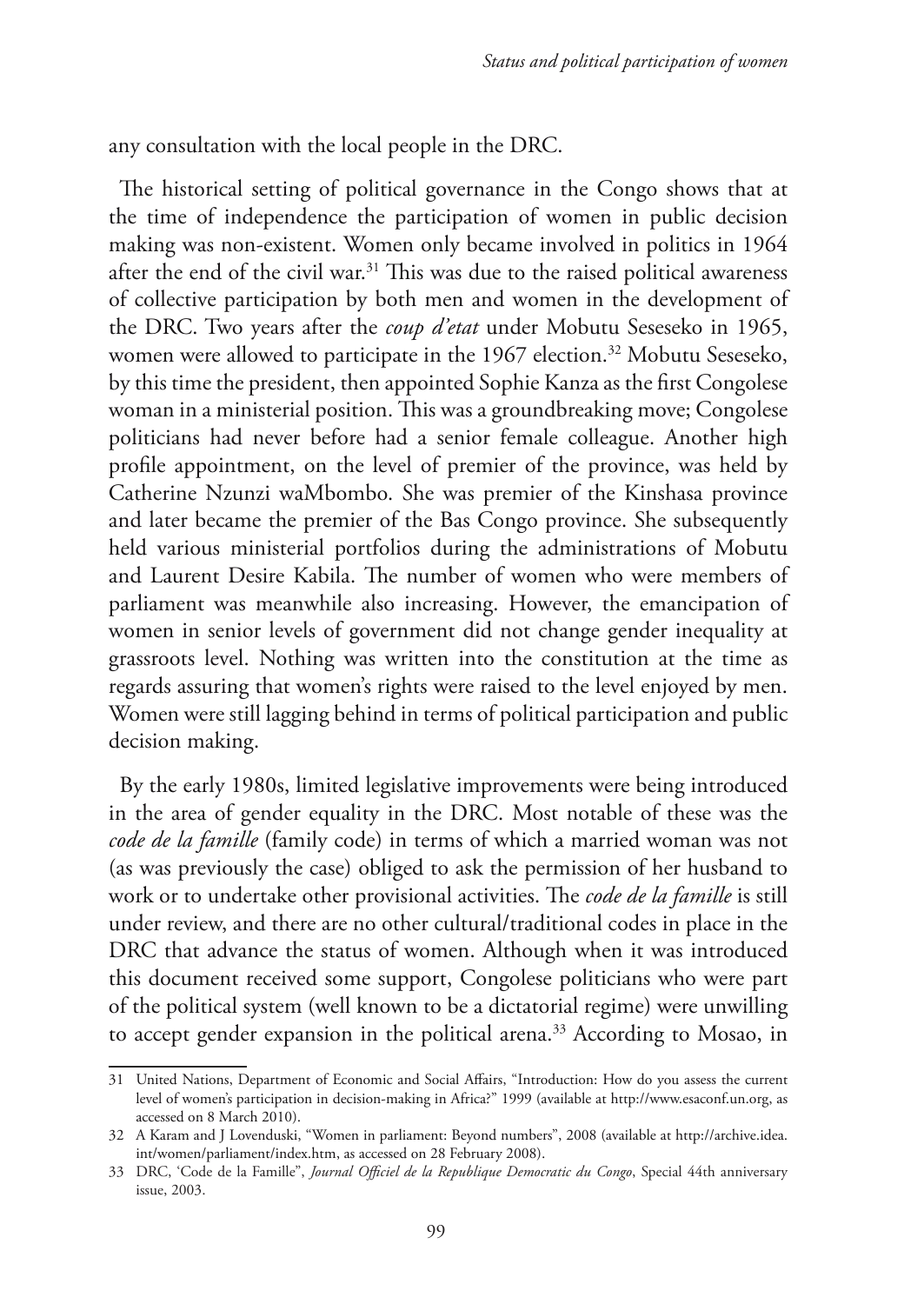the 1980s "the participation of women in some of the specialised fields such as the armed forces, the police service and the intelligence service were very unusual".34 In fact, the political emancipation called for by the government during the 1980s was not made operational. On the other hand Kale claims that the dictatorial regime in place in the 1980s failed to make any progress towards the equal participation of woman in public decision making.<sup>35</sup> This situation continues in some African states that are ruled by dictatorial regimes. It is also true that the participation of Congolese woman in political governance in the DRC still lags behind compared to the situation in other post-colonial African countries such as South Africa, Rwanda, and Uganda, where women are far more involved in politics.<sup>36</sup>

During the middle to late 1980s, there were no major advancements in women's participation in politics because of the centralised power in the hands of the male- dominated dictatorship. The transformation of women in political decision making only really began to advance after 1990, when the democratic process began to improve. Many women in the DRC became involved in diverse developmental sectors outside the domestic environment. Their participation was not only seen in political parties, but also in other sectors such as the media, non-governmental organisations (NGOs) and senior management positions in both in private enterprise and the government.

Since 1987 various women NGOs and networks of women have been established in the DRC and they are actively involved in the promotion of the rights of women.37 In order to improve the participation of Congolese women in political decision-making "several of them decided to continue exchanging ideas and they established a network called Caucus de Femme with representatives in all of the 11 provinces of the DRC".<sup>38</sup> However, due to internal conflict between members, some of them resigned and formed another similar organisation called *Cadre Permanent de Concertation de la* 

<sup>34</sup> KM Musao, "Evaluer la participation des femmes candidates aux election presidentielles de 2006 en DRC", Paper presented at workshop on 'Political Participation', University of Kinshasa, Dakar, 2008.

<sup>35</sup> AM Kale, "Les femmes et la politique dans la societe congolaise traditionnelle de l'ascension a la perte de son pouvoir*", Magazine de la MONUC*, 12, 2006.

<sup>36</sup> Insight on African countries with similar political and social backgrounds and the measures taken to improve the status of women, can be viewed at African Union, "Review of progress towards the Millennium Development Goals in Africa", at http://www.sarpn.org.za; United Nations Economic and Social Council, "Achieving the Millennium Development Goals (MDGs) in Africa: An issue paper", http://www.sarpn.org.za; and Africa Progress Panel, "Africa Development: promises and prospects", at http://www.africaprogresspanel.org.

<sup>37</sup> For information on women's NGOS in the DRC, refer to http://www.psi.org/democratic-republic-congo.

<sup>38</sup> IN Douma, *Women, peace and security in the DRC. A civil society assessment on current practices and future perspectives of the implementation of United Nations Security Council Resolution 1325* (Netherlands: CORDAID, 2008), p. 26.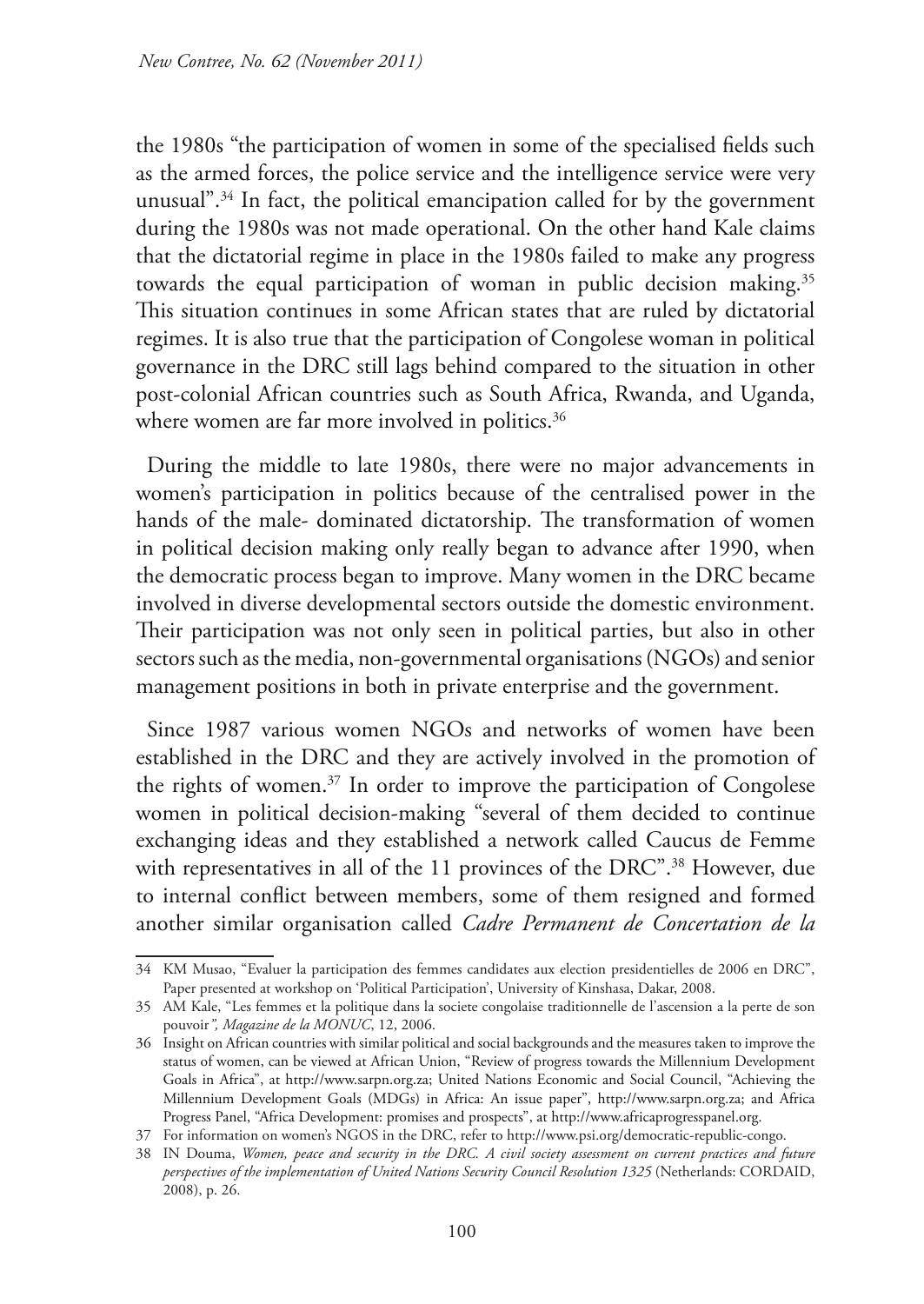*Femme Congolaise* (CAFCO). The establishment of this NGO led by women promoted the participation of females in political parties and it is true to say that many of the women in politics today in the DRC began their politicisation in NGOs across the country. The majority of women who lead these NGOs have received tertiary education in the DRC.

These transformative gender initiatives were complemented by the first democratic elections held in 2006, after 48 years of independence. Four women were registered as possible presidential candidates and this motivated other women to become involved in political activity. The available statistics show that: 39

…in the transitional period after the civil war (1998–2002) many women were involved in political negotiation… this was demonstrated in the transitional parliament where 37 seats amongst 738 were given to women,... the number represents [only] 5% compared to 95% men in parliament.

The reason behind the relatively low percentage of women in the transitional parliament is that in this period (1998–2002) most members of parliament were not elected but were appointed by the leaders of political parties. Such appointments were certainly biased towards men. The lobby by Congolese women was for a "30% representative quota in decision-making posts during and after the transitional period",<sup>40</sup> but this was unacceptable to male politicians in the DRC. There is no doubt that political dialogue is necessary to encourage Congolese women across the board to unite in their effort to increase the number of women participating in the decision-making process.

The period 2002 to 2006 was a phase of political transformation in which the democratic process on gender equality was considered for inclusion in the DRC Constitution. The newly adopted DRC Constitution implemented in 2006 states that "there should be equal involvement by men and women in political decision making". According to article 12, all Congolese citizens, be they men or women, are "equal before the law and are protected by that law".<sup>41</sup> This means that there should be no discrimination in terms of gender or sexual orientation. Despite this, the practicality in terms of women's participation in the different spheres of government does not reflect the stipulations in the

<sup>39</sup> Inter-Parliamentary Union, *Progress and setbacks of women in national parliaments between 1 July 1995 and 1 February 2006* (New York, UN, 2006). This is an overview the progress of women involvement and participation in the political decision-making.

<sup>40</sup> IN Douma, *Women, peace and security in the DRC ...*, p. 26.

<sup>41</sup> DRC, "Constitution de la Republique Democratique du Congo" (Kinshasa, Gombe, 2006).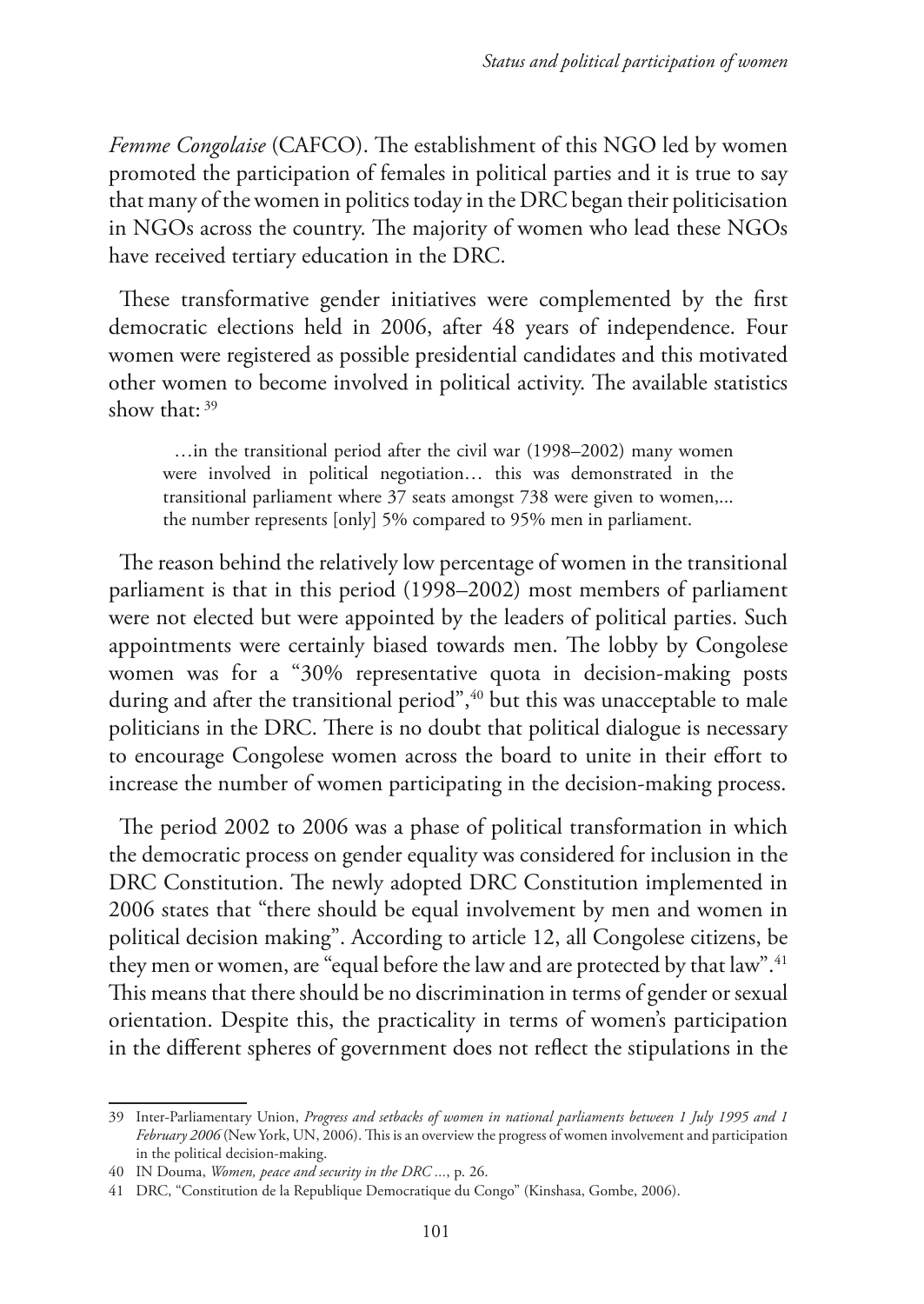constitution. As illustrated in the table below, very few women, as compared to their male counterparts, were active in government structures in terms of public decision making in the aftermath of the democratic elections of 2006, which was the first time women were permitted to stand for office.<sup>42</sup>

| <b>Structure</b>                      | Men | Percentage | Women    | Percentage |
|---------------------------------------|-----|------------|----------|------------|
| Members of parliament<br>(total 500)  | 458 | 92.3       | 42       | 7.7        |
| Senators (total 108)                  | 105 | 95.6       |          | 4.4        |
| Ministers (total 45)                  | 40  | 90.0       |          | 10.0       |
| Premier of the province<br>(total 11) | 11  | 100        | $\Omega$ | $\theta$   |
| Director general (total 55)           | 48  | 88.7       |          | 11.3       |

Table 1: Female representation in national and provincial government structures

Source: DRC, "Independent Electoral Commission" (Kinshasa, CEI, 2008).

Table 1 shows that in the 2006 elections only 42 women were elected to legislative bodies compared to 458 men. It is assumed that during the electoral campaign women candidates had difficulty in convincing other women to support them at the polls. Furthermore, the participation of women as candidates was not taken seriously by Congolese voters across the board. This might well be because politics has traditionally been the domain of men in the male-dominated DRC.<sup>43</sup> Currently, (2011) and looking ahead to the future, the problem is that there is no move on the part of the government to introduce a quota system for female members of parliament or at lower

governmental levels. Research indicates that in the period between: 44

…2000 and 2002, elections were held in 23 countries in sub-Saharan Africa, with increases in women parliamentarians in 14 of them. Most of the countries that have achieved significant increases in women's participation have done so through the use of quotas – a form of affirmative action in favour of women.

<sup>42</sup> DRC, "Independent Electoral Commission" (Kinshasa, CEI, 2008).

<sup>43</sup> For insight on the reasons for lack of women's participation in the 2006 DRC elections, see DRC, *Independent Electoral Commission* (Kinshasa, CEI, 2008).

<sup>44</sup> G Mutume, "Women break into African politics: Quota systems allow more women to gain elected office"*, Africa Recovery*, 18, 1, 2004, p. 3.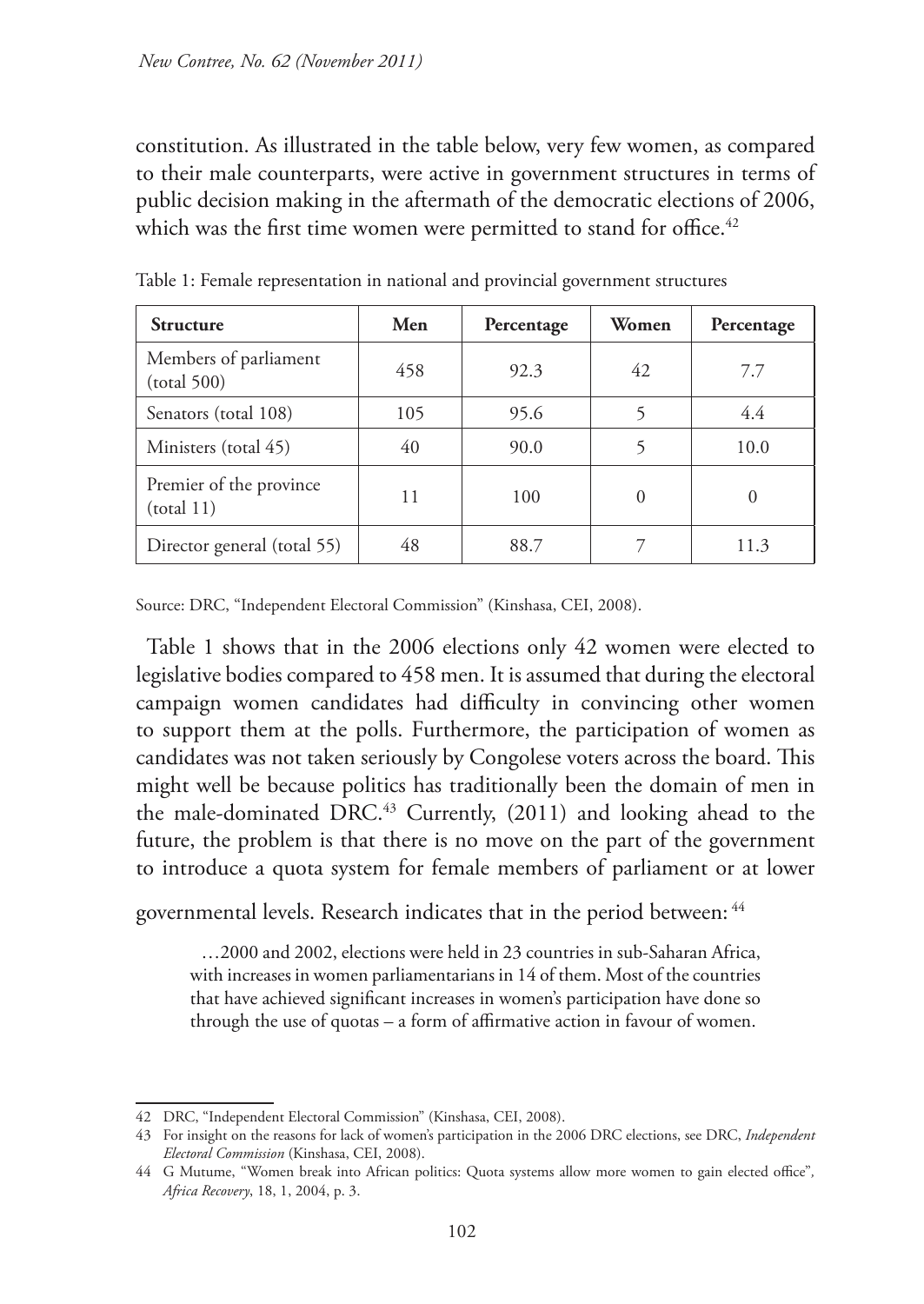The point is made that women should insist that they no longer want to be mere window dressing in political parties; they must be given the opportunity to function in a senior capacity. What needs to be done is to involve more women in political dialogue on their participation in government structures; they must take affirmative action.

At senatorial level the percentage of women is even lower. There are only five female senators (4.4%) as compared to 103 (90.0%) male senators. Then too, as Oscar Kashala has shown, as far as ministerial posts are concerned: 45

…the number of women is only five which represents [a mere] 10% of women in the government. Furthermore, during February 2010, the DRC government reshuffled the ministerial positions... For example, the Minister of Public Enterprise is [currently] being held by Mrs Jeanine Mabunda Lioko. The Ministry of Transport and Communication is held by Mrs Laure-Marie Kawanda-Kayena.

Looking at the participation of women at the provincial level, in the DRC, none of the eleven provinces has a woman premier. At local government level too, very few women have been appointed as executive mayor. One example, where a woman does indeed hold this position is in the city of Lubumbashi in the Katanga province. It remains to be seen whether the local election, which is due in 2012, will show any shift in this trend.

The justice system of the DRC is another government organ where men far outnumber women. Most of the senior positions in the judiciary are occupied by males. There is not a single woman who functions as a judge president in the different courts of the republic. Only one female is a judge in the Supreme Court (*Cour Supreme de Justice*) of the land. In 2009 there were three women judges in the Supreme Court but President Joseph Kabila fired two of them on the basis of a rumour of corruption. The list of magistrates he fired at the same time is said to be approximately 100. Many commentators claim that Kabila acted in contravention of the DRC constitution by not following the correct procedures before firing them.<sup>46</sup> It is therefore an urgent priority for the DRC government to promote women in the country's judiciary. For example, one of the problems the women magistrates in lower courts face is a lack of promotion opportunities to the senior bench. Presumably this is because the women (due to the circumstances which prevailed previously)

<sup>45</sup> "Oscar Kashala parle aux femme, Kinshasa, Gombe", *Journal la Prosperite*, 2010 (available at http://www. Laprosperiteonline.net, as accessed on 9 March 2010), p. 2.

<sup>46</sup> MA Lukamba, (former judge in the Supreme Court), telephonic interview, MT Lukamba, 2010.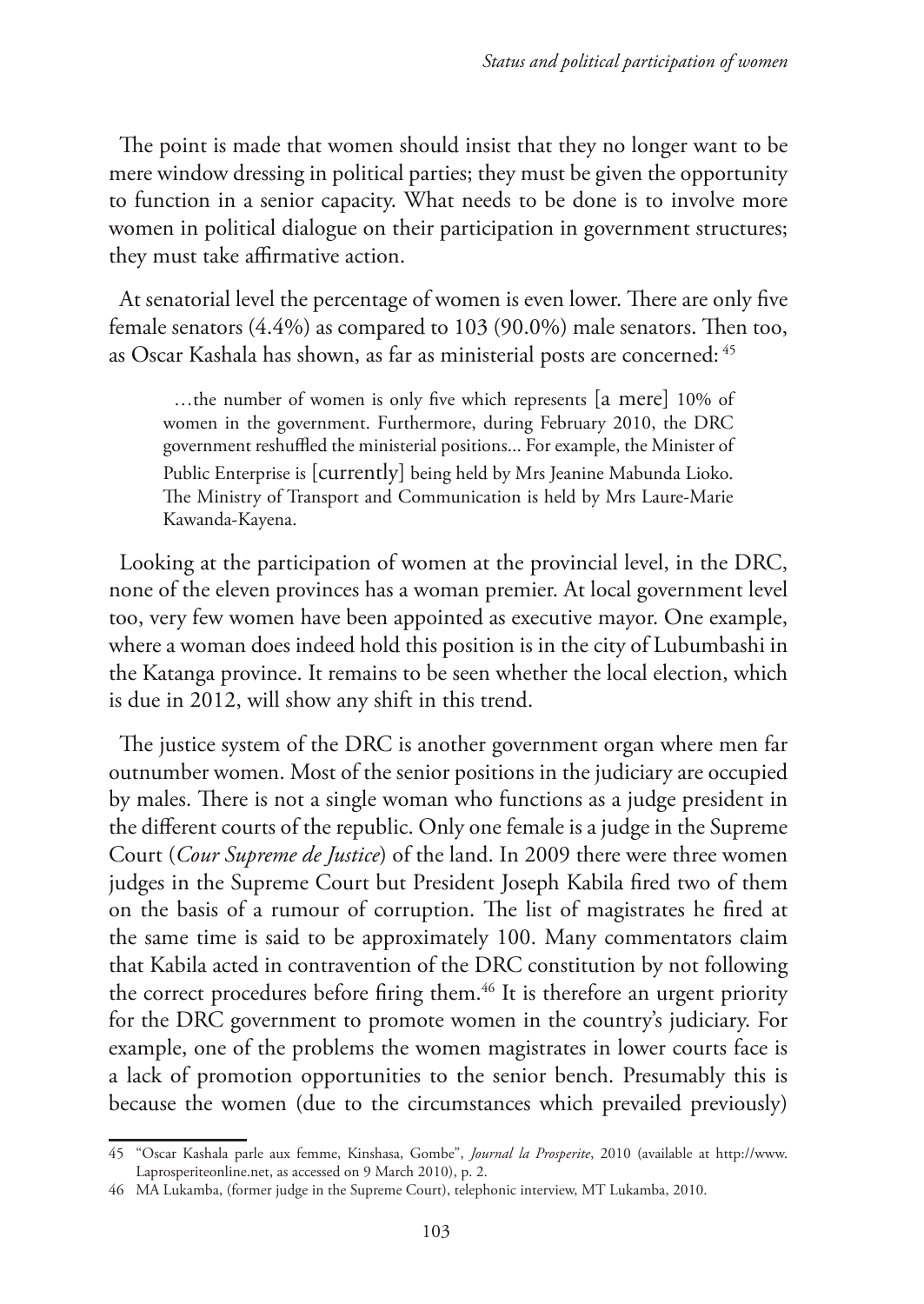lack experience and have not yet been given the opportunity to enhance their skills and expertise.

The Minister of Public Enterprise in the DRC, Jeannine Mabunda, observed that since the beginning of the public sector reform, an increasing number of women now occupy senior positions in her department. Many Congolese women graduates have applied for and been appointed in senior management positions in various public companies. She claims that of 78 top positions (including those of managing director, financial director and director of human resources), 14 are occupied by Congolese women.<sup>47</sup> The political-oriented selection process was based on the qualifications, experience and professional expertise of each candidate. This selection affirms that the politically established women are utilising such positions to enhance the status of women in decision-making in other sectors of society.

Training opportunities provided for Congolese women after the 2006 democratic elections have led to a range of career prospects. This is witnessed not only in the public domain, but in the private sector too. Many Congolese women are well established in different spheres such as the media, agriculture, telecommunications and hotel management to name but a few. Mabunda claims that Congolese women are contributing a great deal to the economic development of the DRC today. According to her:  $48$ 

…the empowerment of women in the private sector is much more advanced than in the government sector… many Congolese women work for international organisations such as the United Nations' offices in Kinshasa. There are also many women in the banking sector and telecommunications who occupy senior management positions.

What is needed is that liberal male politicians, particularly prominent leaders of political parties in the DRC, should to promote awareness of the importance of including women in their organisational structures. Women who are in politics should of course remain in touch with their local constituencies as well.

As far as the DRC government is concerned, it must be made aware that the constitution of the country calls for equal opportunities for both men and women and that this must become a reality. Some progress has already

<sup>47</sup> L'Avenir, "Gestion des enterprises du portefeuille: Jeannine Mabunda reunit les femmes technocrats", *Groupel'avenir*, 2010 (available at http://www.groupelavenir.cd, as accessed on 29 March 2010).

<sup>48</sup> L'Avenir, "Gestion des enterprises du portefeuille: Jeannine Mabunda reunit les femmes technocrats", *Groupel'avenir*, 2010 (available at http://www.groupelavenir.cd, as accessed on 29 March 2010).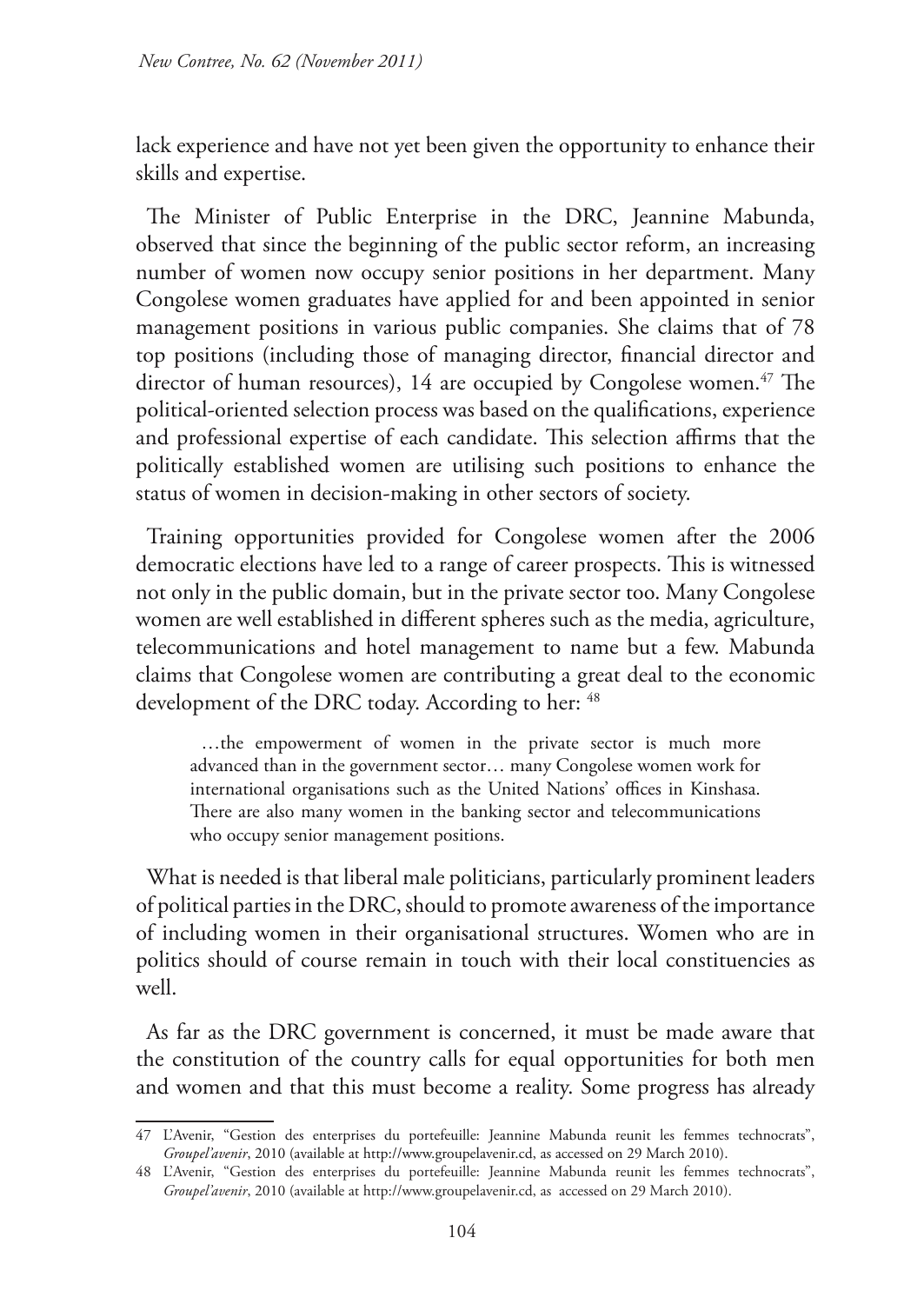made by the government to promote female politicians into senior executive positions and this trend must be maintained. The introduction of a quota system will help in this regard.

It is worth noting that according to the Eastern African Sub-regional Support Initiative for the Advancement of Women (EASSI): 49

> …one of the positive outcomes of peace processes and political transitions in the Great Lakes Region has been the increased participation of women in political decision-making… In the DRC, the post-transitional constitution adopted by referendum in December 2005 has gone as far as to guarantee  $50/50$  parity between men and women.<sup>50</sup>

However, the concept of 50/50 parity is still not incorporated into the electoral laws, and needs to be reviewed against the backdrop of traditions and the conventional outlook of the DRC society as a whole. Maria Matembe suggested that "it is crucial to get issues institutionalised and transformed into laws that are then implemented".51 There are still crucial questions that need further research in order to improve women's participation in the DRC. For example, to mention some of the points made by International Alert and EASSI, it is essential to address the following crucial issues: How can we make sure that the family code is amended to incorporate women's individual rights? (As yet, for a woman to aspire to a position of power, she has first to ask her husband's permission).<sup>52</sup> What are the mechanisms to integrate gender equality in the electoral code as well as at the institutional, legislative and judicial levels? How do socio-cultural obstacles, the patriarchal system and retrogressive and discriminatory customs, impact on women's political participation? How can gender analysis strengthen the capacity of men and women in power? And finally, what are the most effective ways of adopting the quota system?53

<sup>49</sup> International Alert and Eastern Africa Sub-Regional Support Initiative for the Advancement of Women [EASSI], "Women's political participation in countries emerging from conflict in the Great Lakes Region of Africa", 2008 (available at http://www.international-alert.org, as accessed on 25 July 2010).

<sup>50</sup> The participation of women and the impact of the current elections (November 2011) can only be evaluated and analysed when the full results are released.

<sup>51</sup> International Alert and EASSI, "Women's political participation in countries emerging from conflict in the Great Lakes Region of Africa", 2008 (available at http://www.international-alert.org, as accessed on 25 July 2010).

<sup>52</sup> International Alert and EASSI, "Women"s political participation in countries emerging from conflict in the Great lakes Region of Africa", 2008 (available at http://www.international-alert.org, as accessed on 25 July 2010).

<sup>53</sup> International Alert and EASSI, "Women's political participation in countries emerging from conflict in the Great Lakes Region of Africa", 2008 (available at http://www.international-alert.org, as accessed on 25 July 2010).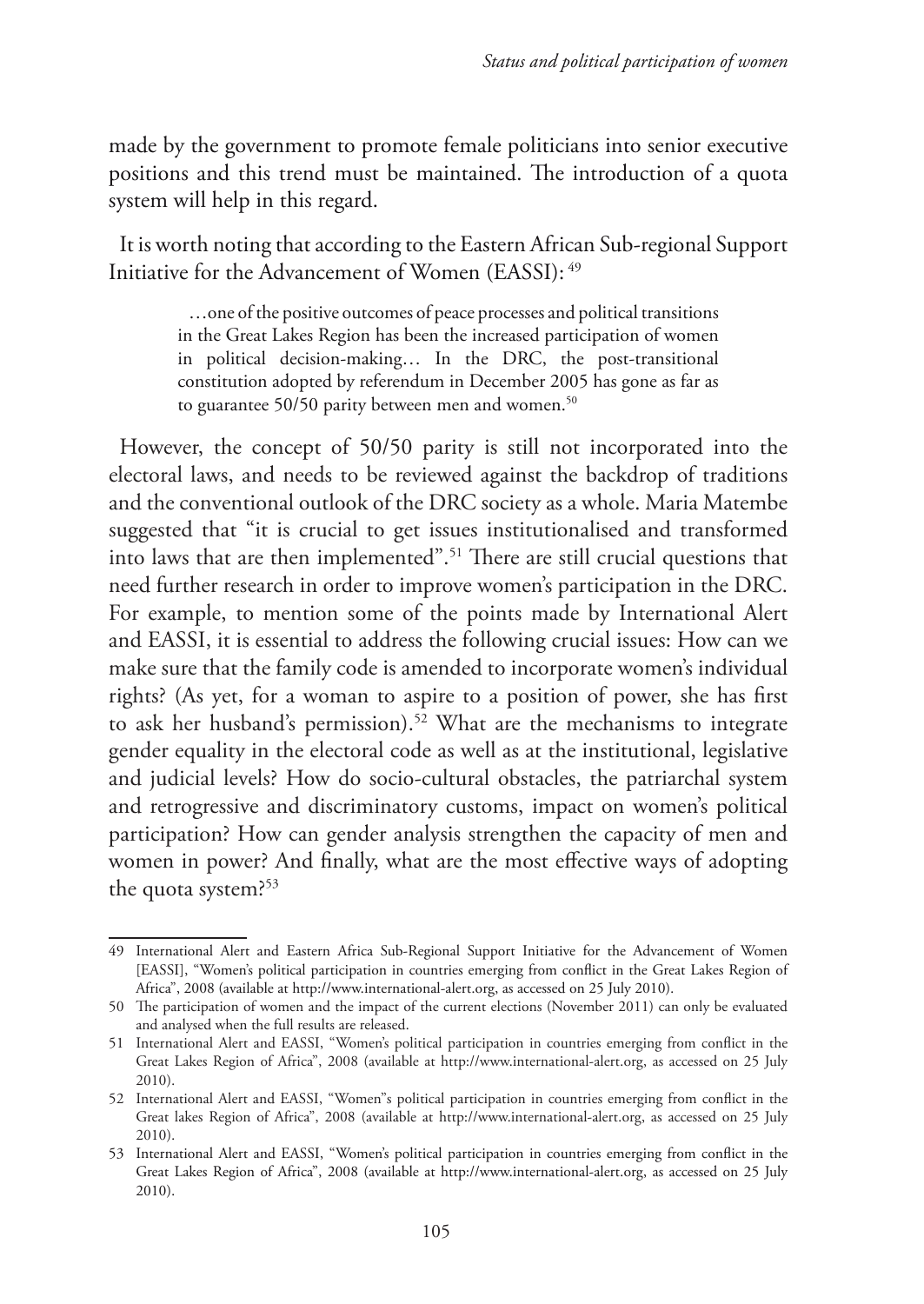In order to improve the status and rights of women in DRC, an organisation called Reseau des Femmes pour un Developpement Alternatif (RFDA), a network of 50 women's organisations, was established in 1998 at a time when there had been a "long-term political and social crisis in the South Kivu region" of the DRC. This move:

… brought women's associations together to form a network in the hope of increasing women's effective participation in the search for peace, peaceful cohabitation and sustainable development. The network's primary strategies focus on dialogue with decision-makers, and training and informing women about peaceful conflict resolution methods and women's rights and responsibilities.<sup>54</sup>

Moreover, to promote women's rights and strengthen political empowerment, the UN Mission in the Democratic Republic of the Congo (MONUC)'s Office of the Gender Adviser (OGA); the United Nations Development Fund for Women (UNIFEM); and the United Nations Development Programme (UNDP), together with international women's groups such as *Femmes Afrique Solidarite*, cooperated with local women's organisations. The OGA works with DYNAFEP (Dynamics of Political Women in the Democratic Congo), "representing women from all political factions who articulate women's political views on the transition process" with the aim to increase women's participation in the elections. On 22 May 2003, UNIFEM executive director, Noeleen Heyzer, met with Congo President Kabila in Kinhasa, relaying the message that Congolese women "expect to play an important role in the reconstruction of communities and of the country". She pointed out that UNDP had also been promoting the political empowerment of women, through its support for the National Programme for the Promotion of Congolese Women (PNPFC).<sup>55</sup> These initiatives are indicative that the process to strengthen the position of women in the DRC is under way; it may well be that in due time these efforts towards equal participation for women in the decision-making processes based on skill, merit and ability, may bear fruit.

In the first decade of the twenty-first century, the struggle for women's rights in the DRC, has been accelerated. Writing on the issues and challenges of

<sup>54</sup> RFDA, "Réseau des Femmes pour un Développement Associatif", 2011 (available at https://grants. globalfundforwomen.org/GFWSearch/index.php?id=17819, as accessed on 16 November 2011).

<sup>55</sup> E Schroeder, "A window of opportunity in the Democratic Republic of Congo: Incorporating a gender perspective in the disarmament, demobilization and reintegration process", 2010 (available at http://www.iss. org.za, as accessed on 15 July 2010).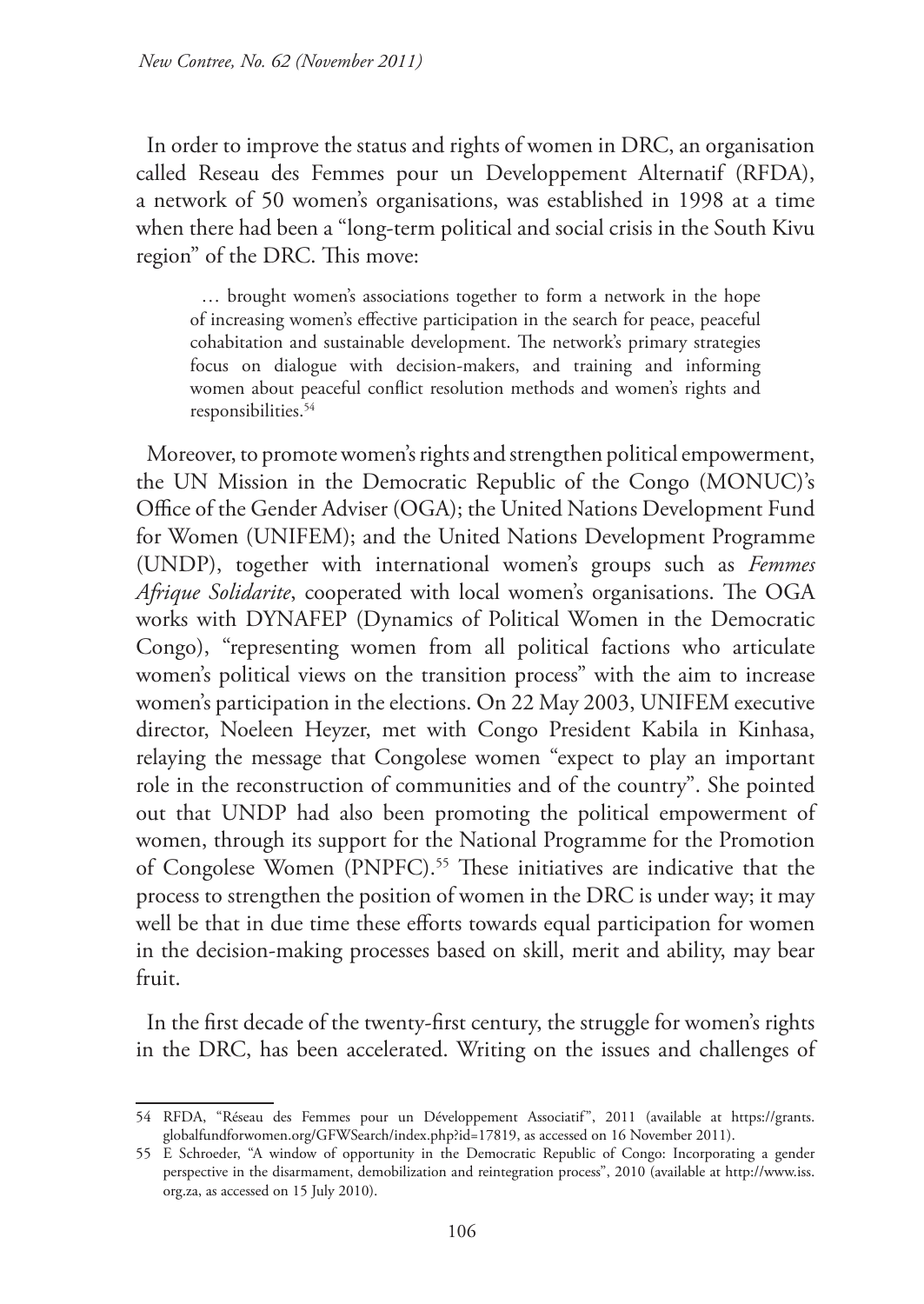women's political participation, Bari argues that: 56

[It is] imperative for gender equality advocates (organisations and individuals) to focus on the gendered nature of development and challenge the capitalist paradigm of international development that creates and recreates gender disparities, while at the same time working towards creating an enabling environment for women's participation in development. Women's mere participation in mainstream development cannot automatically lead to their advancement and gender equality unless the contradiction in the development claim for equality and justice and the practice is eliminated. The level and nature of participation is equally important to determine whether women are able to share development gains.

Clear guidelines for the implementation of affirmative measures that lead to empowering women and sharpening their ability to engage critically with the state and society for social change and gender equality should be developed. It may still be discussed and argued that the capitalist paradigm is the biggest reason for gender disparity. It is suggested here that we should rather rethink traditions; tribal protocols; cultural heritage and the views on education for women as well as current statues and laws when assessing gender disparities in the adulthood phase. Obviously it is also important to note other external influences too, but the capitalist paradigm as applied to the DRC appears vague and not well motivated. It is like making a prognosis of an illness that is already apparent while ignoring the history of the illness, almost as if it doesn't exist. The whole issue of gender equality is therefore one of further debate.

# **Conclusion**

This paper is a critical historical reflection of women's status and political participation in the DRC. It also argues that the DRC-government should encourage women to become actively involved in political parties so that they are eventually able to achieve the highest office in the country in order to serve justice to human rights. Furthermore, the government should take the initiative to introduce a quota system for women in the different state structures. The paper also calls upon political parties in the DRC to encourage the participation of women in party politics. This will gradually increase the number of women who are active in politics in the DRC as time goes by.

<sup>56</sup> F Bari, "Women's political participation: Issues and challenges", 2005 (available at http://www.un.org, as accessed on 19 March 2008).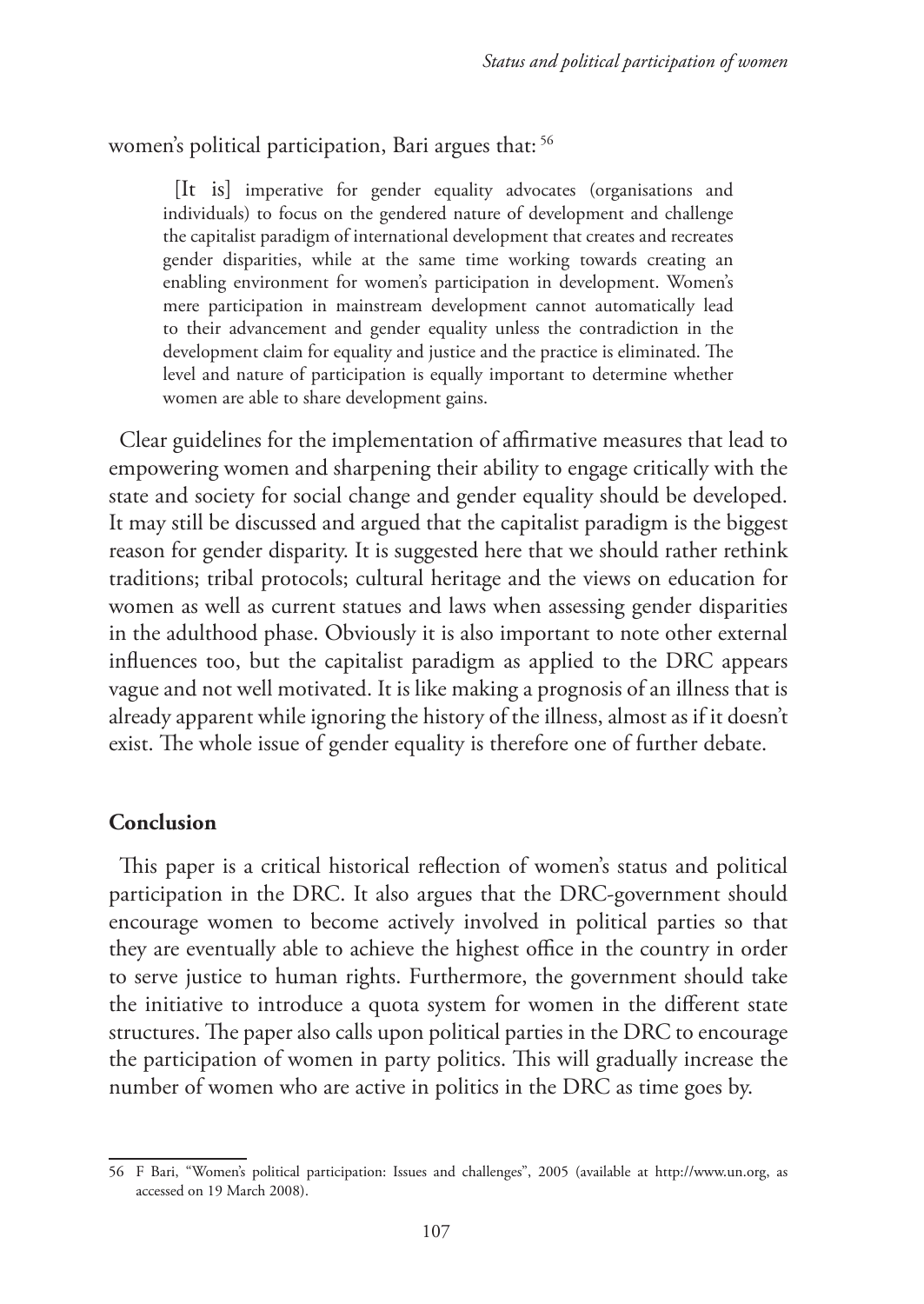The following recommendations are offered to improve women's status and their participation in governance and politics on various levels of decision making. It is suggested that "existing constitutional, political, legislative and regulatory frameworks, including electoral systems", should be reviewed and revised in order "to remove provisions that hinder women's equal participation in decision-making processes at all levels". Furthermore, extensive research must be undertaken on the ways that women's representation can be "enhanced in political parties, parliaments and government at all levels", and progress made in this regard must be systematically monitored and evaluated.

The UN Economic and Social Council suggests that it is crucial to "review party structures and procedures to remove all obstacles for women's participation, in particular in leadership positions, with the aim of achieving parity at all levels". In addition, rules should be drawn up for candidate selection within parties, including the "implementation of quotas for achieving equitable equal representation of women candidates in elected positions". It is also suggested that women's branches should be set up in political parties and these bodies be given the necessary resources to increase their status and visibility within party structures; this will in turn influence their decision-making prowess and support women's candidacies. Finally, resources should be made available for "leadership training of women candidates in the skills required for political campaigning and for interacting effectively with the media".<sup>57</sup>

It can be argued (and the argument supported) that women in the DRC are far behind the current global emancipation and participation trends on women's rights. Elsewhere women have proved themselves well able to play pivotal roles in decision making. The DRC also has a shortage of skilled people to develop the economy and women are under-utilised. Then too, equality of opportunity and equal rights for women is a matter of basic human rights. And so the debate continues. Undeniably, there is an urgent need to conduct research to provide an informative picture on the position of women in the DRC over time and to understand the stumbling blocks from a female perspective. All these areas require further research and constructive debate.

The paper concludes with a point of view expressed by a Congolese woman emphasising that the focus should be "to sensitize men, and persuade them

<sup>57</sup> United Nations Economic and Social Council, "Equal Participation of women and men in decision-making processes at all levels", 2006 (available at http://www.un.org, as accessed on 18 July 2008); S Vyas-Doorgapersad, "Women participation in the local political decision-making: ...", *Journal of Local Government Management*, 2, 2008, pp. 314–338.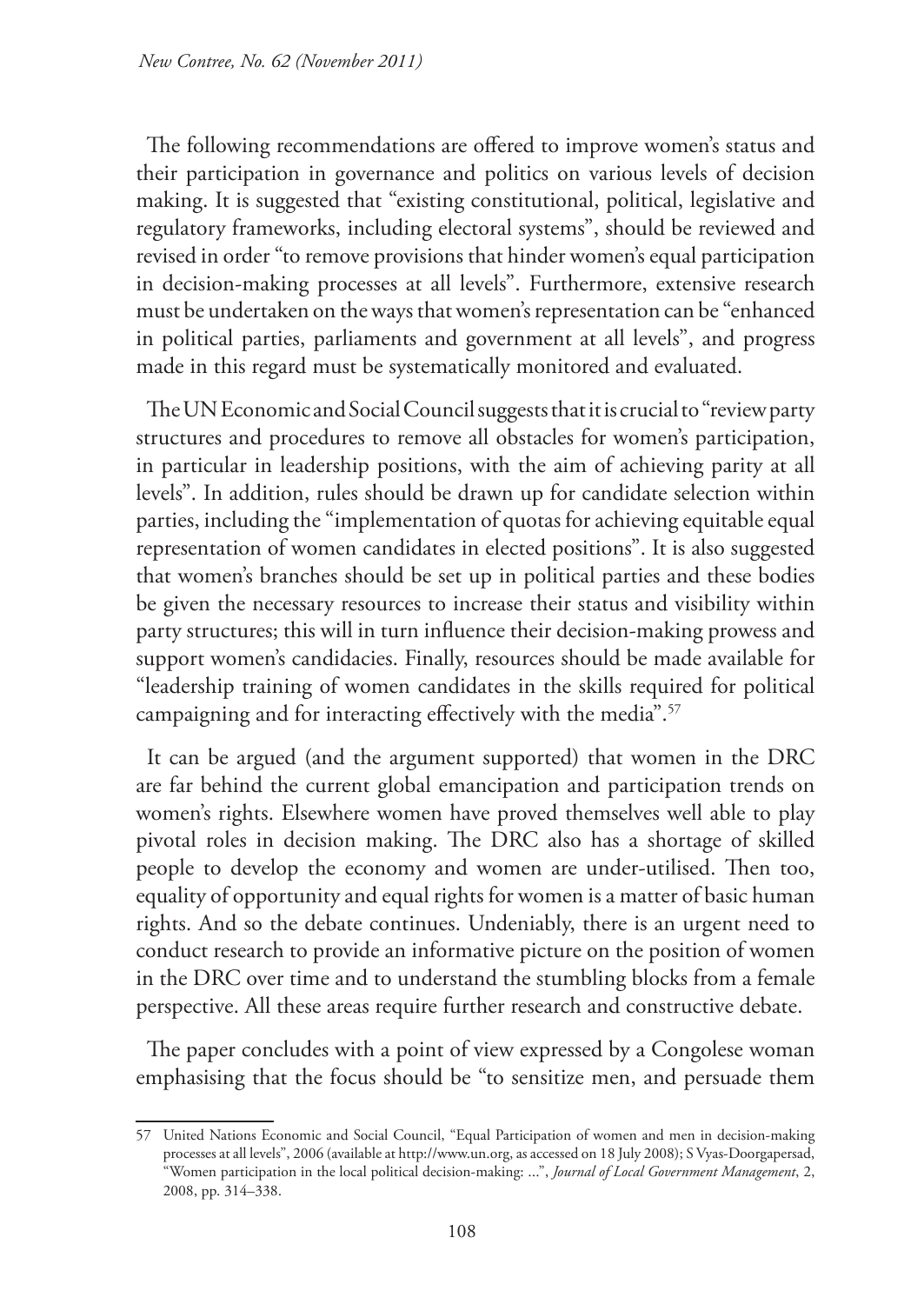to accept [gender-sensitive] laws, [and be] partners in efforts to improve the condition of all, rather than create competition between men and women".<sup>58</sup>

# **APPENDIX**

#### **A brief overview of the historical development of the DRC**

The development of the modern-day DRC was accelerated when Union Miniere du Haut Katanga, among others, was one of the lucrative mining companies set up in 1906 to exploit the new-found opportunities in the Congo. The first copper was extracted in 1911 and by 1928 the country was producing 7 percent of the world's copper. In addition, diamond mining began in 1907 and was soon contributing to the rising status of the Congo as one of Africa's richest regions. Twenty years later, it was running a close second in the world after South Africa as a producer of these precious gems.

By the mid-1950s indigenous African people throughout the continent began to reject colonial rule and demand their independence from European colonisers such as France, Belgium, Italy, Britain and Portugal. In the case of the Congo, there was a complete absence of local participation in political structures. By 1957, several political parties had been established, for example Alliance des Ba-Kongo (Abako) headed by Joseph Kasa-Vubu. The objective of this party was to politicise the Congolese and improve their living conditions. Another political organisation was the Mouvement National Congolais (MNC) headed by Patrice Emery Lumumba. He became the first prime minister when the DRC gained its independence. The first local election in DRC was held in 1957 in Kinshasa (previously Leopoldville) and was won by Abako.<sup>59</sup>

Thereafter, negotiations took place in preparation for independence. In 1959, a large movement of Congolese demonstrated in Kinshasa, and the Belgian authorities realised they could not maintain control. A roundtable conference was then held in Brussels in January/February 1960, in which a number of political parties and Congolese intellectuals participated. It was duly decided that the Belgian Congo would be granted official independence on 30 June 1960.<sup>60</sup>

<sup>58</sup> Division for Advancement of Women of the UN Department of Economic and Social Affairs, UN Economic Commission for Africa and the E-network for National Gender Equality Machineries in Africa, 2007. "Online discussion on Women, Political Participation and Decision-making in Africa", (available on www.un.org/ womenwatch/Online%20Discussion%20Report%20Africa%20FINAL.pdf, as accessed on 21 November 2011).

<sup>59</sup> B Gascoigne, "Congo Free State: AD 1885–1908", 2011 (available at http://www.hsitoryworld.net, as accessed on 15 February 2011).

<sup>60</sup> G Brausch, *Belgian administration in the Congo* (London, Oxford University Press, 1961); Columbia Electronic Encyclopedia, 2007, "Democratic Republic of Congo: History" (Columbia, Columbia University Press, 2007), pp. 1–6.